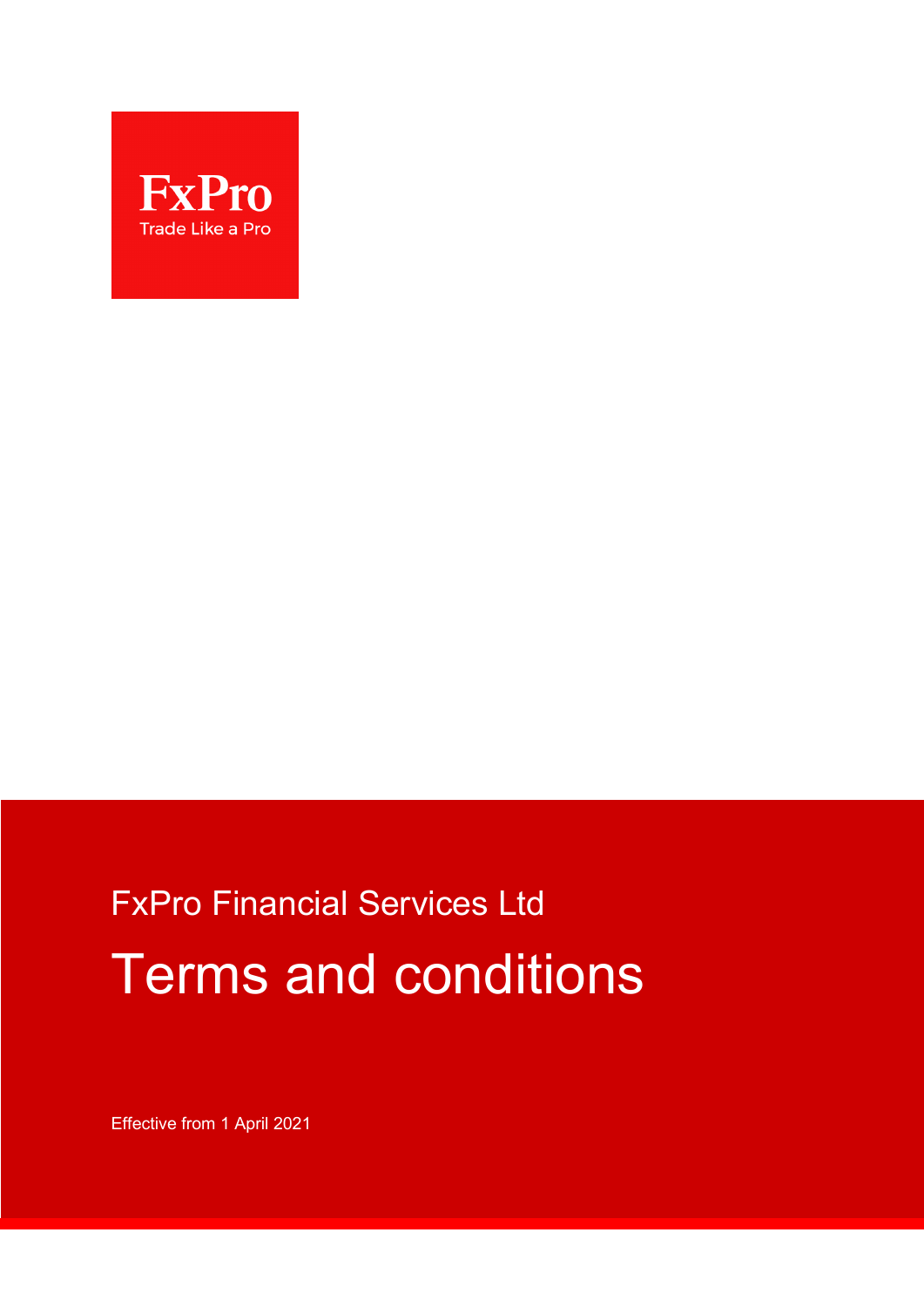## **Contents**

| 1.  |                                                                                       |  |
|-----|---------------------------------------------------------------------------------------|--|
| 2.  |                                                                                       |  |
| 3.  |                                                                                       |  |
| 4.  |                                                                                       |  |
| 5.  |                                                                                       |  |
| 6.  |                                                                                       |  |
| 7.  |                                                                                       |  |
| 8.  |                                                                                       |  |
| 9.  |                                                                                       |  |
| 10. |                                                                                       |  |
| 11. |                                                                                       |  |
| 12. |                                                                                       |  |
| 13. |                                                                                       |  |
| 14. |                                                                                       |  |
| 15. |                                                                                       |  |
| 16. |                                                                                       |  |
| 17. |                                                                                       |  |
| 18. | An extraordinary event or circumstance beyond our control (known as force majeure) 20 |  |
| 19. | Who is responsible if one of us does something wrong (known as 'liability') 21        |  |
| 20. |                                                                                       |  |
| 21. |                                                                                       |  |
| 22. |                                                                                       |  |
| 23. |                                                                                       |  |
| 24. |                                                                                       |  |
| 25. |                                                                                       |  |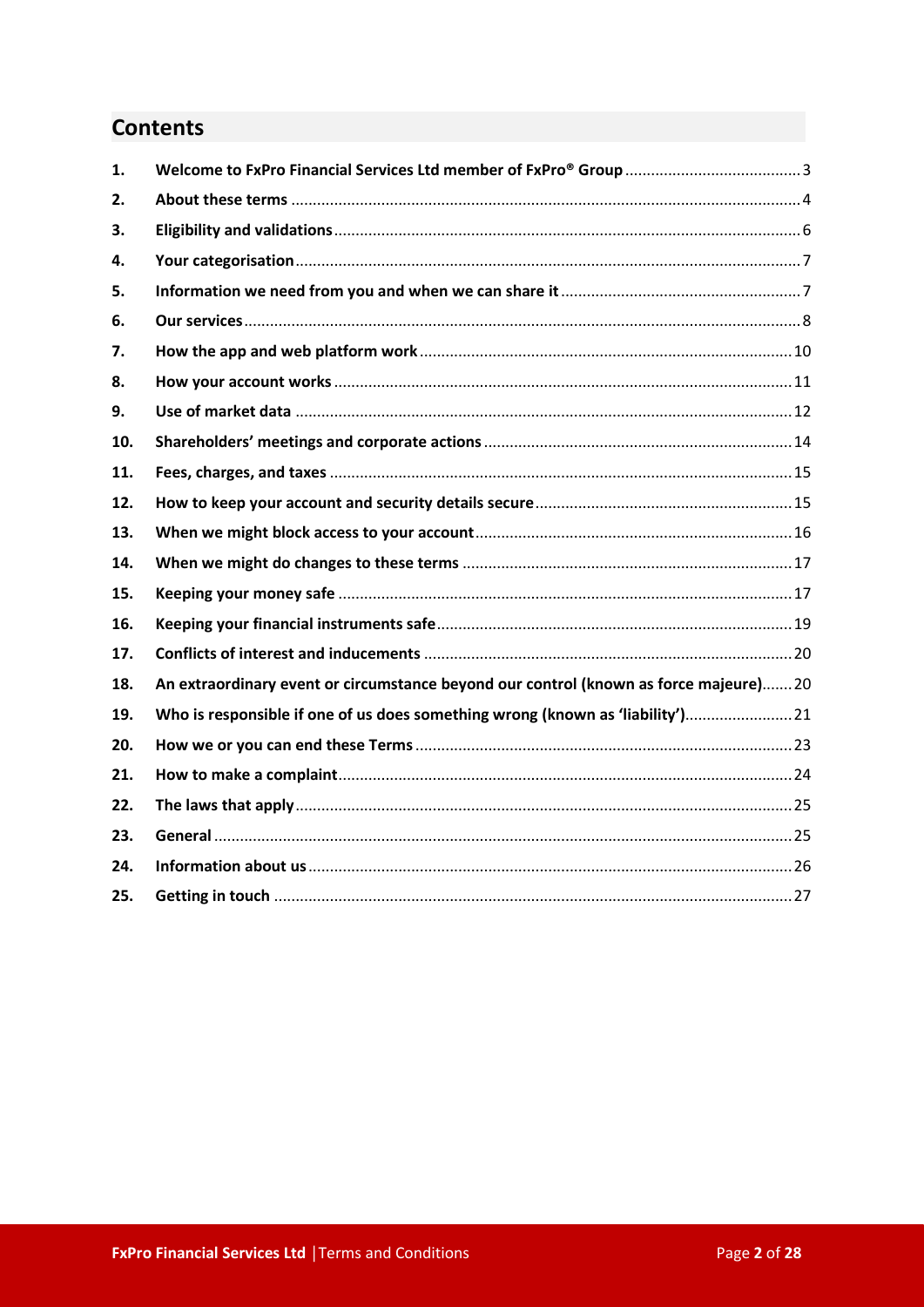PLEASE READ THE TERMS AND CONDITIONS (THESE **TERMS**) CAREFULLY ALONGSIDE OUR ORDER EXECUTION POLICY, CLIENT CATEGORISATION NOTICE, RISK DISCLOSURE NOTICE, PRIVACY POLICY, AND ANY OTHER DOCUMENTS THAT ARE AVAILABL[E ONLINE](https://bnkpro.com/). IT IS IMPORTANT TO KEEP THESE TERMS AND POLICIES TO HAND IN CASE YOU NEED TO REFER TO THEM.

# <span id="page-2-0"></span>**1. Welcome to FxPro Financial Services Ltd member of FxPro® Group**

- 1.1 Thank you for opening an opening an account for securities trading and investing with FxPro Financial Services Ltd member of FxPro® Group. These Terms form the agreement between you and us. Affiliate entities within the FxPro® Group may offer you other services, which will be subject to separate terms and conditions between you and the specific company.
- 1.2 You must send us any orders for securities through the App or the Web Platform. We will be transmitting the orders to other third-party broker(s) for execution. In addition to being responsible for holding your funds, we will be clearing the relevant transactions in securities and will be doing the custody of the securities also.
- 1.3 To open, use and maintain your Account you need to meet certain eligibility criteria and pass our validations for the products and services that you request from us. Please refer to the **[Eligibility and validations](#page-5-0)** section for details.
- 1.4 You agree to maintain only one Account with us for securities trading and investing.
- 1.5 You can fund your Account from your e-money account provided it has available balance. Any funds you transfer to your Account will be held in segregated accounts and will be safeguarded by FxPro Financial Services Ltd in line with the Cyprus Securities and Exchange Commission (**CySEC**) 'Client Money' rules. Any withdrawals from your Account will be credited in an emoney account designated by you. FxPro Financial Services Ltd is a member of the Investor Compensation Fund (**ICF**), which protects individuals and small companies that have invested money or financial instruments through a regulated investment company.
- 1.6 WE DO NOT PROVIDE INVESTMENT ADVICE AND/OR DISCRETIONARY MANAGEMENT SERVICES. YOU ARE SOLELY RESPONSIBLE FOR (A) YOUR INVESTMENT STRATEGY AND DECISIONS; (B) THE ORDERS YOU PROPOSE TO AND ENTER INTO; (C) THE COMPOSITION OF YOUR PORTFOLIO; AND (D) ANY RISKS RELATED TO SECURITIES TRADING AND INVESTING (INCLUDING LOSS OF CAPITAL). YOU CONFIRM THAT YOU ARE WILLING AND ABLE TO ASSUME THIS RISK. IF IN DOUBT YOU SHOULD SEEK INDEPENDENT ADVICE. THE SECURITIES AVAILABLE THROUGH THE APP AND THE WEB PLATFORM ARE NOT SUITABLE FOR EVERYONE. AN EXPLANATION OF THE MAIN RISKS ASSOCIATED WITH THESE ARE SET OUT IN THE 'RISK DISCLOSURE NOTICE' AVAILABLE [ONLINE](https://bnkpro.com/) AND YOU SHOULD ENSURE THAT YOU FULLY UNDERSTAND SUCH RISKS BEFORE TRADING AND INVESTING IN SECURITIES.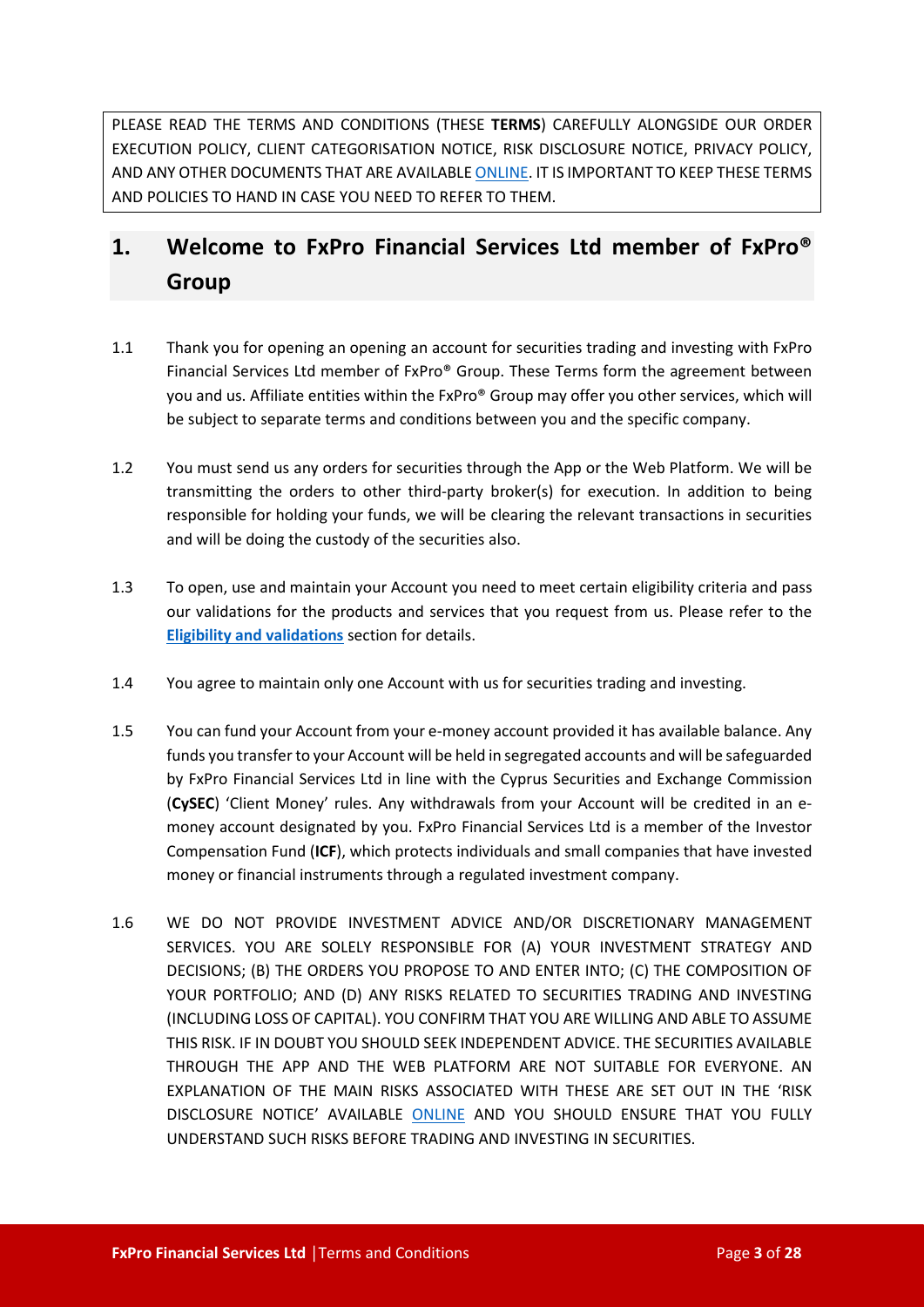1.7 The App, Web Platform and Account are provided on an 'as-is' basis. We cannot guarantee that the App, Web Platform or Account will be offered to you without interruption, error free, or will meet your individual requirements, or compatible with your hardware or software. We will, occasionally, be required to perform maintenance, planned or otherwise, which will affect or disrupt some or all the services. We will do our best to notify you before any maintenance and/or disruption to the services occurs. Where this is not possible, we will notify you as soon as possible afterwards.

## <span id="page-3-0"></span>**2. About these terms**

- 2.1 These Terms come into effect when you electronically accept them through the App.
- 2.2 We recommend that you read these carefully to understand all the terms that apply to you. There may be terms in this document that apply to specific products or services that you do not use. Those terms will not be part of the agreement we have with you. We will always be clear as to the terms that apply to certain types of products or services, so you will know which terms are part of your agreement. But if you are not sure you can contact us. You can find our contact details in these Terms or [online](https://bnkpro.com/).
- 2.3 If, at any time, you need another copy of these Terms you will be able to find an updated version [online](https://bnkpro.com/). If you prefer a paper copy of these Terms, you can always contact us, and we will send you one by post.
- 2.4 English language is the language for these Terms. Any non-English version of these Terms is provided for translation purposes only.
- 2.5 We also gave you these Terms before your Account was opened.
- 2.6 ONLY YOU AND WE ARE COVERED BY THESE TERMS. OUR SERVICES ARE NOT TO BE USED FOR BUSINESS PURPOSES. YOU MUST NOT PROVIDE FINANCIAL SERVICES WITHOUT BEING LICENSED TO DO SO. FOR EXAMPLE, YOU MUST NOT ASK OTHER PEOPLE TO TRANSFER THEIR MONEY TO YOU SO THAT YOU INVEST THEM ON THEIR BEHALF OR RECEIVE THEIR ACCESS CODES TO MANAGE THEIR ACCOUNT WITH US. PERFORMING FINANCIAL SERVICES, SUCH AS ASSET MANAGEMENT, IS A HIGHLY REGULATED SERVICE AND IS NOT PERMITTED WITHOUT HAVING THE APPROPRIATE LICENCES. IF IN DOUBT ABOUT WHETHER YOUR ACTIONS COULD BE DEEMED AS PROVIDING FINANCIAL SERVICES, YOU SHOULD SEEK PROFESSIONAL ADVICE.

## **Where to find what you need**

| 2.7 | <b>What</b>                             | <b>Where</b> |
|-----|-----------------------------------------|--------------|
|     | <b>Securities trading and investing</b> | These Terms  |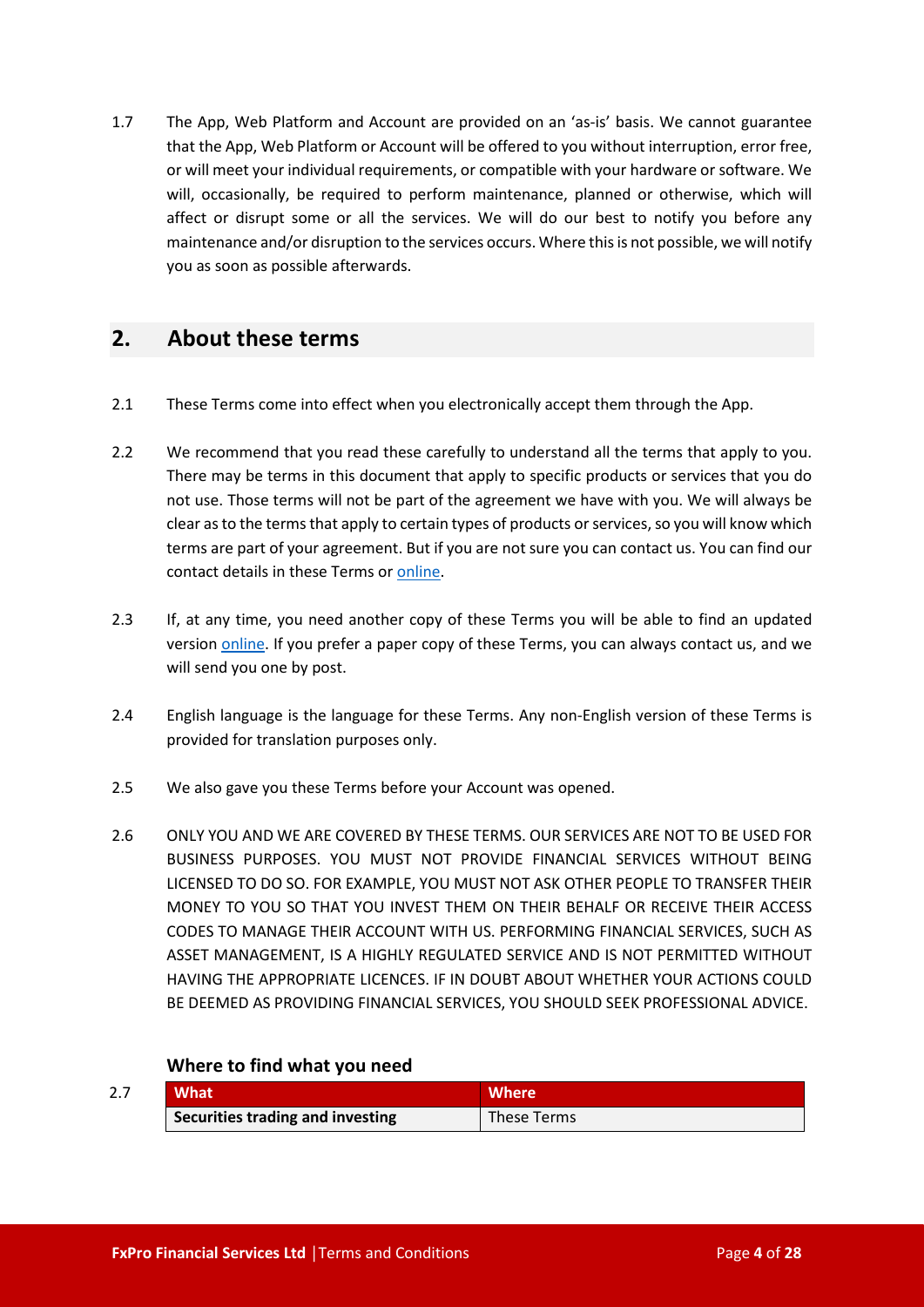| E-money account(s)       | Please refer to the BnkPro Europe Ltd <sup>1</sup> |
|--------------------------|----------------------------------------------------|
|                          | Terms and Conditions' available online.            |
| Mastercard debit card(s) | Please refer to the BnkPro Europe Ltd 'Terms       |
|                          | and Conditions' available online.                  |

## **Glossary of terms**

| Term                         | <b>Meaning</b>                                                          |
|------------------------------|-------------------------------------------------------------------------|
| App                          | Means the BnkPro mobile app, which can be                               |
|                              | downloaded to any mobile device that                                    |
|                              | supports it and allows you to make                                      |
|                              | payments, transfer money between your e-                                |
|                              | money account(s), view your balances and                                |
|                              | recent transactions, do securities trading                              |
|                              | and investing and more.                                                 |
| <b>Access Codes</b>          | Means the username and password chosen                                  |
|                              | by you to access the Web Platform.                                      |
| <b>Account</b>               | Means your securities trading and investing                             |
|                              | account opened with FxPro<br>Financial                                  |
|                              | Services Ltd under these Terms. Your                                    |
|                              | account can be accessed from the App and                                |
|                              | the Web Platform using your Security                                    |
|                              | Details. Through the Account you can                                    |
|                              | submit orders, check the trades history,                                |
|                              | portfolio holdings and view the Balance.                                |
| <b>Balance</b>               | Means the money and value of the Financial                              |
|                              | Instruments in your Account.                                            |
| <b>Business Day</b>          | Means any day Monday to Friday excluding<br>any bank holiday in Cyprus. |
| <b>Fees and Charges</b>      | Means the fees and charges available online                             |
|                              | indicating our fees, commissions, charges,                              |
|                              | and interest rates (if applicable) to the                               |
|                              | services we provide to you.                                             |
| <b>Financial Instruments</b> | Means the securities available through the                              |
|                              | App and the Web Platform.                                               |
| <b>Web Platform</b>          | Means the web platform made available by                                |
|                              | us to you for (among others) the submission                             |
|                              | of your orders and management of your                                   |
|                              | Account.                                                                |
| <b>Security</b>              | Means a transferable right that is issued by                            |
|                              | an issuer.                                                              |
|                              |                                                                         |

<span id="page-4-0"></span><sup>1</sup> BnkPro Europe Ltd (Registration number HE419655) is authorised by the Central Bank of Cyprus under the Electronic Money Laws of 2012 and 2018 (Licence number 115.1.3.48).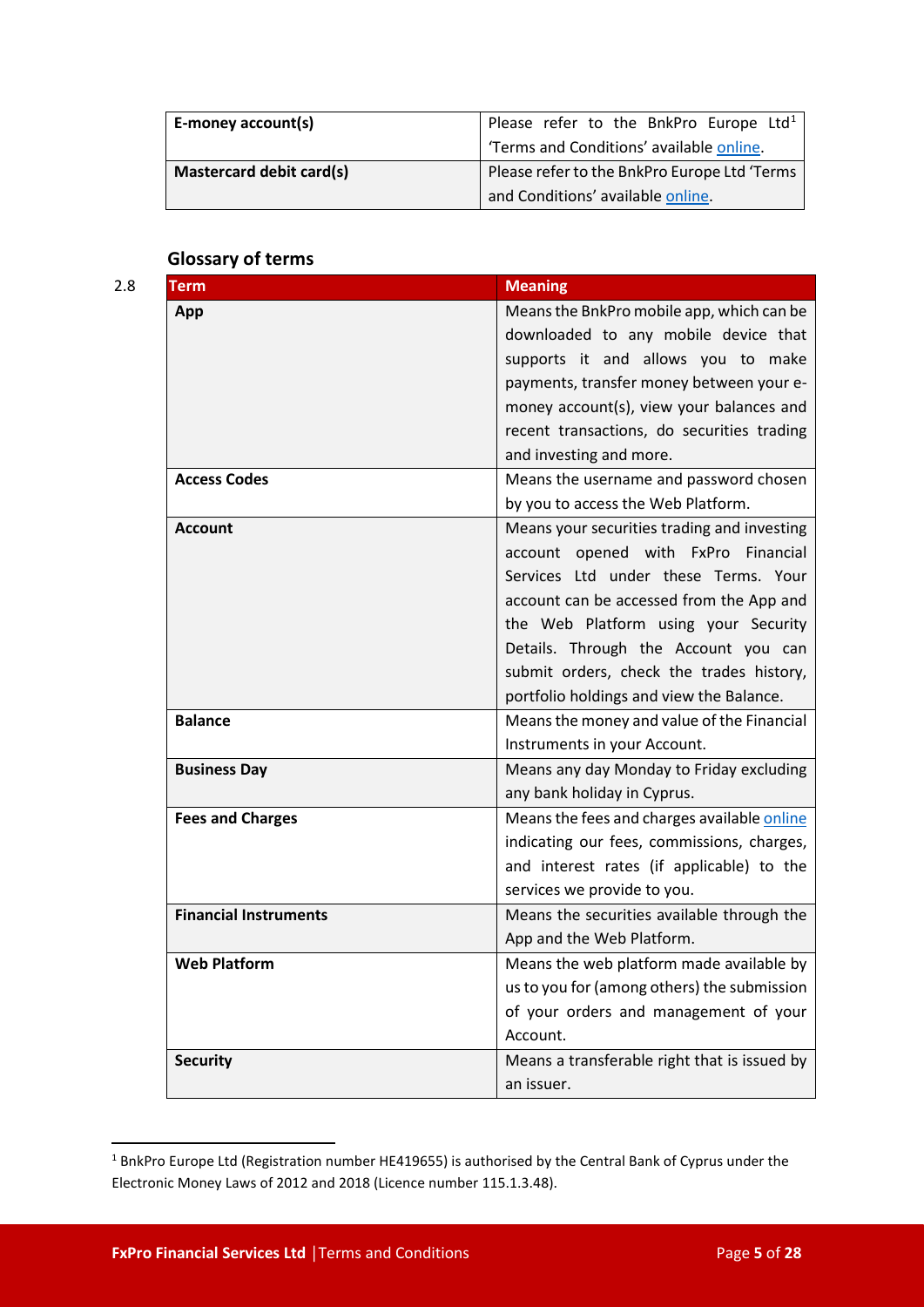| <b>Security Details</b> | Means passwords, personal identification |
|-------------------------|------------------------------------------|
|                         | numbers (PINs), security codes, Access   |
|                         | Codes and biometric information (such as |
|                         | face, fingertip etc).                    |
| You, your, and yours    | Means each individual who has been       |
|                         | approved by us for an Account.           |
| We, us and our          | Means FxPro Financial Services<br>Ltd.   |
|                         | member of FxPro® Group, unless stated    |
|                         | otherwise.                               |
| Website                 | Means bnkpro.com.                        |

- 2.9 Regarding the meaning of certain words and phrases, the following apply when interpreting these Terms:
	- (a) Unless indicated to the contrary words and expressions that begin with a capital letter in these Terms will have a specific meaning.
	- (b) Capitalised terms can be used in the singular or plural (as appropriate).
	- (c) Any reference to a document (including any information provided) shall include a reference to that document as amended from time to time.
	- (d) Where there is a reference to 'including' or 'includes' this should be interpreted as including without any limitation.
	- (e) Any 'sub-sections', 'clauses', 'titles' have been inserted for convenience purposes only and shall not affect the construction of these Terms.
	- (f) The bolding of certain paragraphs, words or phrases in these Terms is for ease of reference only. You should ensure that you read these Terms in full.

## <span id="page-5-0"></span>**3. Eligibility and validations**

## **Eligibility criteria**

- 3.1 To apply to receive our products and services you must be an individual at least 18 years old - and have authority to enter into these Terms without violating any law or regulation by doing so. You confirm that you are not an agent acting for an undisclosed principal or third-party beneficiary.
- 3.2 You confirm that the information (including documentation) provided to us during the account opening process is correct.
- 3.3 We reserve the right not to accept your application and may reject your application to the extent permitted by law and without providing any reason for this.
- 3.4 If we discover that you do not meet the eligibility criteria, or if you inform us that you no longer meet them, we have the right to act.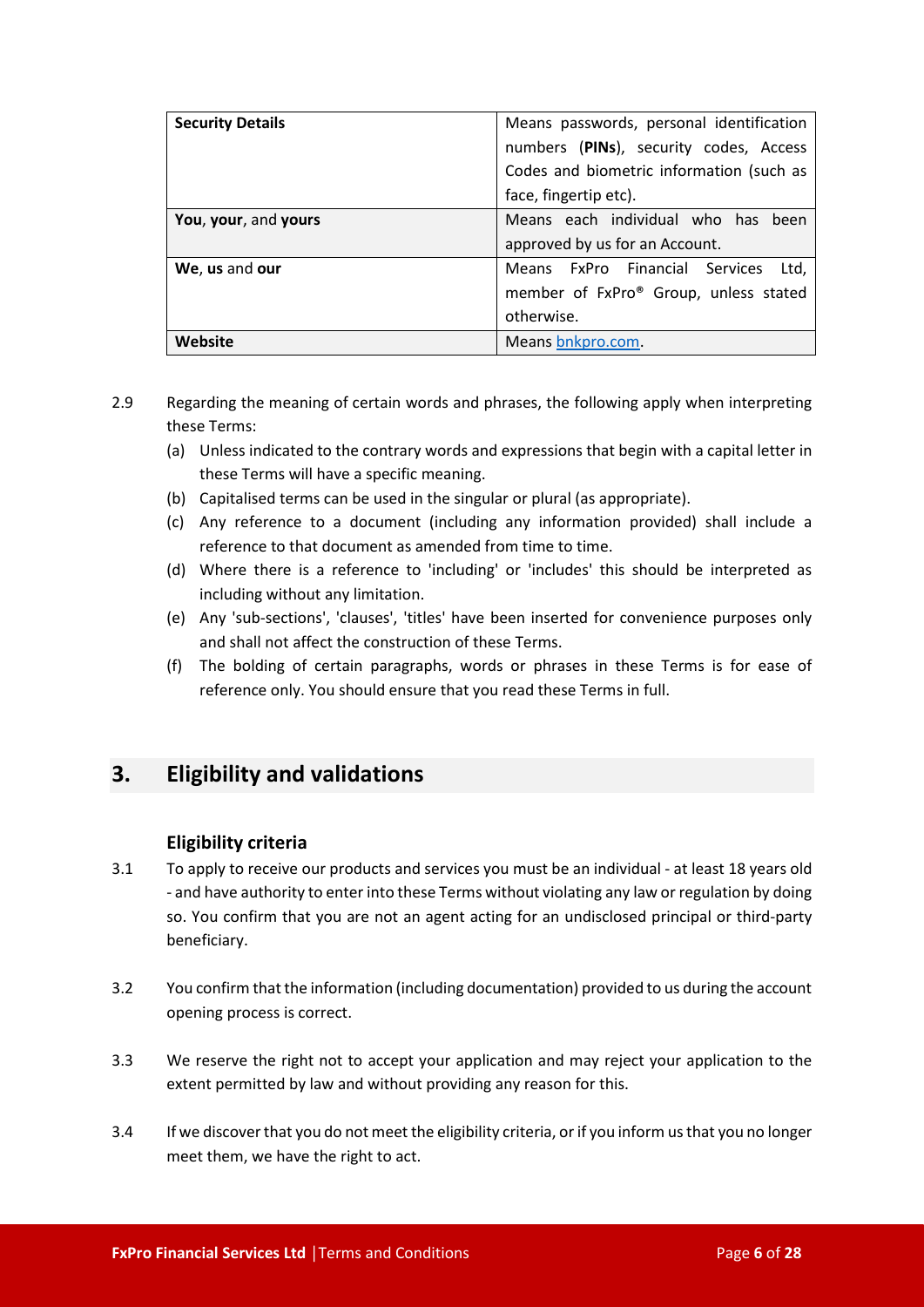#### **Validations**

- 3.5 You entitle us to rely on the information you provide to us.
- 3.6 You authorise us, directly or through third party providers, to use several technological and other means to validate such information.

## <span id="page-6-0"></span>**4. Your categorisation**

4.1 We will treat you as a retail client for the purposes of the rules of the CySEC unless we specifically notify you - in writing - to the contrary. You have the right to request a different client categorisation, although we are not obliged to agree to such request. However, if we agree to the request and you are re-categorised, you will lose the protection afforded by certain CySEC rules and you may be subject to different charges. More information can be found in our **Client Categorisation Notice** availabl[e online](https://bnkpro.com/).

## <span id="page-6-1"></span>**5. Information we need from you and when we can share it**

#### **General**

- 5.1 Before and during our business relationship, we will collect, use, process, disclose, transfer, and store your personal data in a number of different ways:
	- (a) where you provide it to us directly;
	- (b) where we monitor use of, or interactions with, the FxPro® Group websites, any marketing we may send to you, or other email communications sent from or received by us;
	- (c) third party sources, for example, where we collect information about you to assist with 'know your client' checks as part of our client acceptance and other procedures; or
	- (d) publicly available sources.

We will do so as detailed in our **Privacy Policy** the most updated version of which can always be found [online](https://bnkpro.com/). This is to fulfil our legal, regulatory, or risk management obligations.

- 5.2 It is important that your personal data are accurate and complete at all times.
- 5.3 If you are no longer happy for us to collect, use, process, disclose, transfer, and store your personal data, we will have to stop providing you with our services. However, we may keep your personal data and use it where we have lawful grounds to do so. For example, if we need to retain your personal data in our records for regulatory purposes.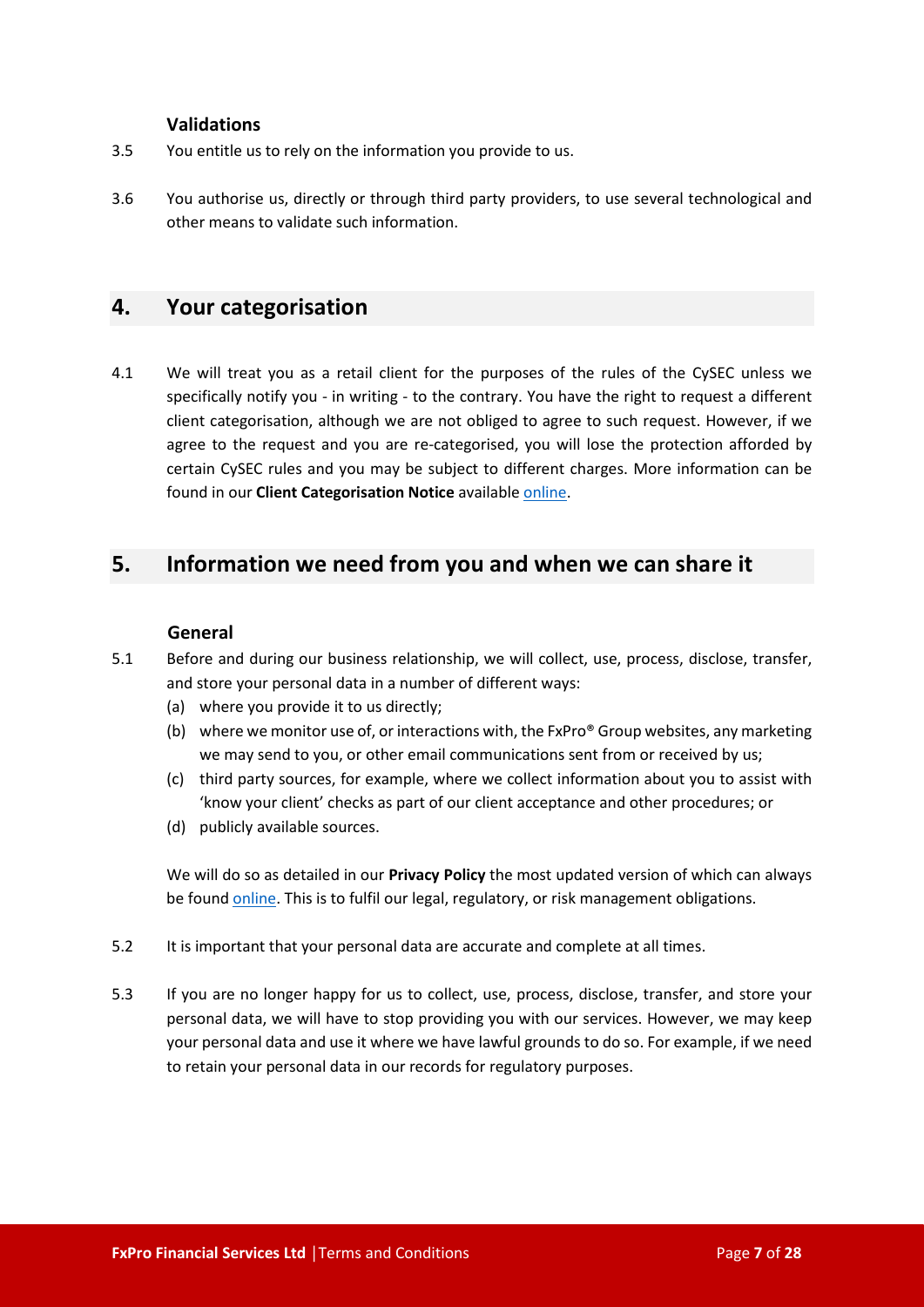## **Changing or updating your personal details**

- 5.4 It is important that you tell us, as quickly as possible, if anything changes to your personal or other data. This includes changes to your home address, contact details, nationality, economic profile and tax related information.
- 5.5 From time to time, to comply with our regulatory obligations, we may need to ask you to send us information or documentation. If we do, and you do not provide it to us as soon as you can, we may need to refuse your access to the App or close your Account.

## **Tax information and reporting**

- 5.6 We will collect certain tax information from you. We may share this with the Cyprus tax authorities and tax authorities in other countries, where needed. You need to contact us, as soon as possible, if any of your tax circumstances change (for example, if you changed country of residence). Some countries tax laws may apply to you even if you are not a citizen or do not live there. If we ask you for any information, which is required for us to comply with our tax reporting obligations, you must provide this to us quickly, otherwise we may need to close your Account.
- 5.7 In certain circumstances, we may be required to withhold from your Account an amount to pay the tax authorities.
- 5.8 We cannot advise you on tax and, if in any doubt, you should speak to an independent tax advisor. Tax laws and their interpretation is subject to change. You will always be responsible for the payment of all taxes due and for providing any relevant tax authority with any information relating to your dealings with us.
- 5.9 YOU REPRESENT TO US THAT YOU ARE NOT A US PERSON. NATURAL PERSONS THAT ARE RESIDENTS OF THE UNITED STATES OF AMERICA OR OTHERWISE QUALIFY AS 'US CITIZEN', 'PERMANENT RESIDENT', 'RESIDENT ALIEN' OR 'US PERSON' AS DEFINED IN THE APPLICABLE RULES AND REGULATIONS MUST NOT USE OUR SERVICES. YOU SHALL INDEMNIFY US AGAINST ANY LOSS OR DAMAGE THAT ARISES IF YOU WERE TO VIOLATE THIS PROHIBITION.

## <span id="page-7-0"></span>**6. Our services**

## **Overview**

- 6.1 We will provide the following services to you:
	- (a) Facilitating the conclusion of transactions in Financial Instruments by receiving and transmitting your orders to third-party brokers and arranging for the settlement of the same.
	- (b) Holding client money in segregated accounts and providing custody services.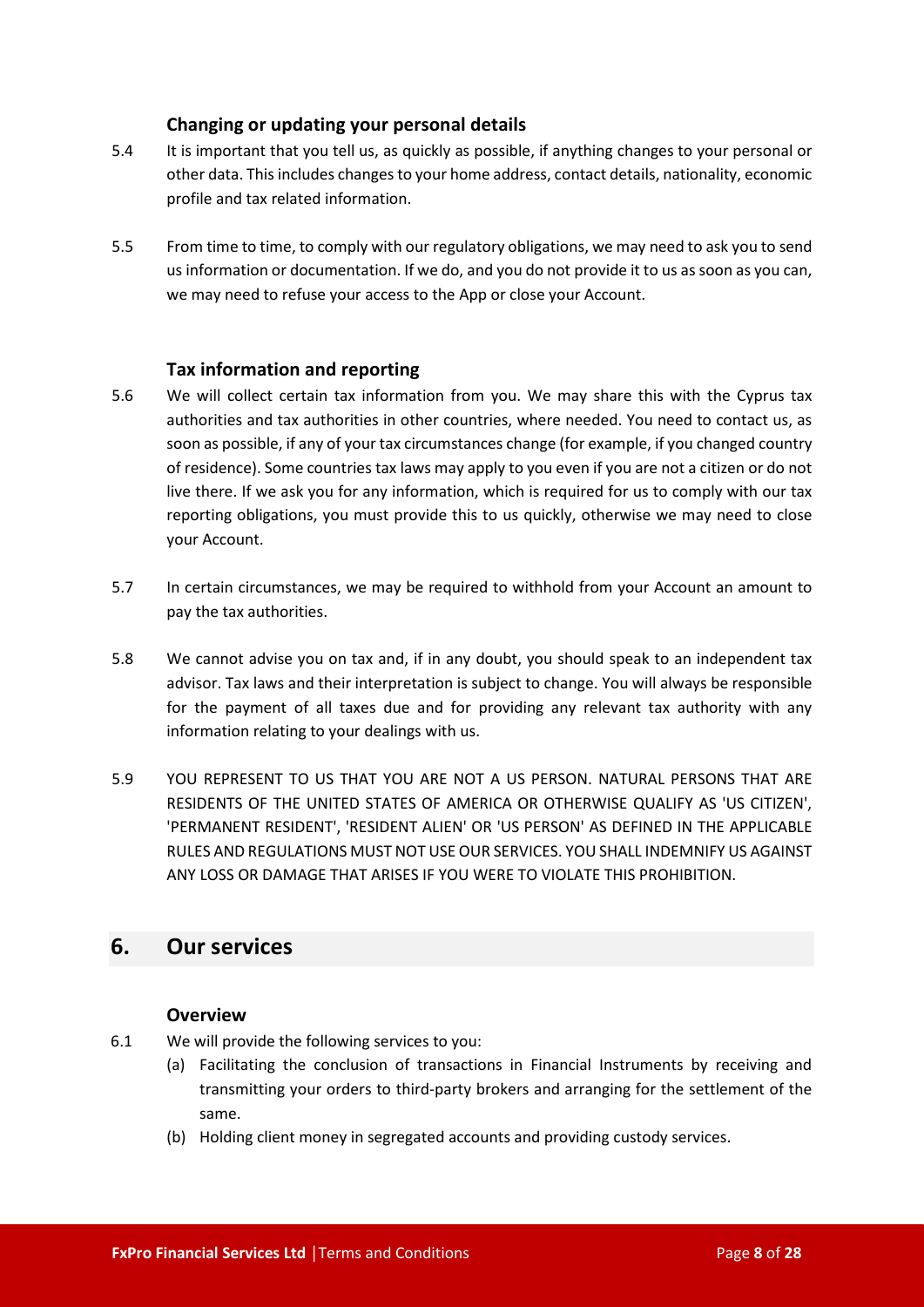- 6.2 Before providing our services, we will ask you to complete an appropriateness test. Through the appropriateness test, we will ask you to consider your knowledge and experience in relation to investing in Financial Instruments. If you indicate that your knowledge and/or experience are limited, we will warn you about this and ask you to confirm that you to confirm that understand the risks of investing in Financial Instruments before proceeding.
- 6.3 NONE OF THE INFORMATION, RESEARCH, OR OTHER MATERIALS PROVIDED BY US, DIRECTLY OR INDIRECTLY, OR AVAILABLE ONLINE CONSTITUTES ADVICE, A RECOMMENDATION, OR A SOLICITATION TO BUY OR SELL SECURITIES. YOU ARE RESPONSIBLE FOR EVALUATING THE MERITS AND RISKS ASSOCIATED WITH THE USE OF ANY INFORMATION/MATERIAL PROVIDED BY US BEFORE MAKING ANY DECISIONS BASED ON SUCH INFORMATION/MATERIAL. YOU AGREE NOT TO HOLD FXPRO OR ANY THIRD-PARTY PROVIDER LIABLE FOR ANY POSSIBLE CLAIM FOR DAMAGES ARISING FROM ANY DECISION YOU MAKE BASED ON THE INFORMATION/MATERIAL MADE AVAILABLE TO YOU. WE CANNOT GUARANTEE THAT INFORMATION/MATERIAL PROVIDED TO YOU IS - AT ALL TIMES - CORRECT. IT IS YOUR RESPONSIBILITY TO ALWAYS REVIEW - CRITICALLY - THE INFORMATION PROVIDED TO YOU ABOUT FINANCIAL INSTRUMENTS (FOR EXAMPLE, BY CHECKING THAT THE INFORMATION PROVIDED IS IN LINE WITH THE INFORMATION AVAILABLE ON THE WEBSITE OF THE ISSUER OR OTHER PUBLICLY AVAILABLE SOURCES).
- 6.4 You are obliged to use our services in a careful and prudent manner. You must not enter into significant transactions or positions in Financial Instruments, which you do not sufficiently understand the effect of, or which might result in a higher risk than what is proportional to your financial position.
- 6.5 For details regarding the facilitation of transactions, please refer to our **Order Execution Policy** availabl[e online](https://www.bnkpro.com/).
- 6.6 Where applicable, we will also provide you with Key Investor Information Documents (**KIID**) for informative purposes only. The KIID is a regulatory document prepared by the exchange traded fund (**ETF**) fund manager, which explains in summary the investment policy, the main risks, the costs and charges, the past performance and where you can find additional information on the ETF.

## **Your Instructions**

- 6.7 We will act on your instructions, unless we believe that:
	- (a) an instruction if executed will cause the funds of your Account to become insufficient and therefore you will be unable to cover the cost of the transaction (including the payment of any commission, charges, taxes and any amount in addition to the current price of the Financial Instrument(s) that we reasonably consider to be necessary);
	- (b) the instruction has not been made by you;
	- (c) the instruction is ambiguous or unclear;
	- (d) the instruction is against the law or has been made with fraudulent or criminal intent or in violation of these Terms;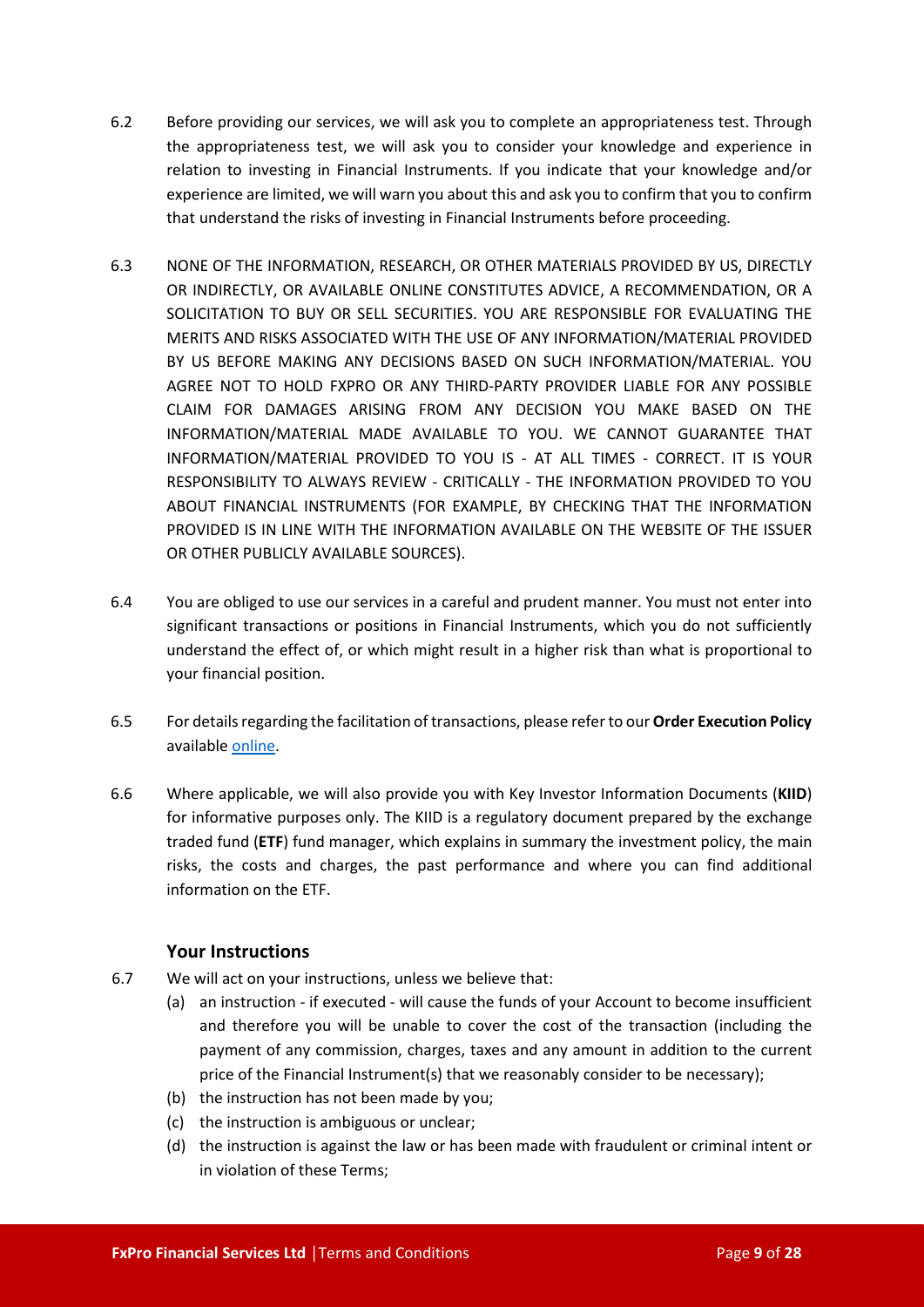(e) carrying out the instruction, may result in us being in breach of any laws or regulations.

#### **Trade confirmations and statements**

- 6.8 We will confirm the execution of an order by transmitting an electronic confirmation to you through the App or Web Platform. Trading statements are available through your Account on a real time basis. You agree to accept electronic trade confirmations and statements instead of printed ones. You understand that trade confirmations and statements of order executions may be erroneous for various reasons including, but not limited to, cancellation or adjustment by an exchange.
- 6.9 You must notify us by telephone at the telephone number(s) specified [online](https://bnkpro.com/) or by e-mail to the Support Department as soon as reasonably possible after you become aware, or should have become aware, that: (1) you have failed to receive an accurate confirmation of an execution or cancellation; (2) you have received a confirmation that is not consistent with your order(s); (3) you have received confirmation of execution of an order that you did not place; or (4) you have received a confirmation, Account statement, or other information reflecting inaccurate orders, trades, account balances, securities positions, funds or transaction history.
- 6.10 In the event that we confirm an execution in error, and you unreasonably delay in reporting such error, we reserve the right to require you to accept the trade, or to remove the trade from your Account. You understand and agree that we may adjust your Account to correct any error. You agree to promptly return to us, as the case may be, any assets distributed to you to which you were not entitled.

## **Compliance with CySEC rules**

- 6.11 You represent that you will abide by the CySEC rules. Examples of behaviour that is illegal can be found below:
	- (a) Insider dealing means that you possess confidential information about the securities or the issuer of the securities that would have an effect on the price of the securities if it would be public and you act (whether by investing or divesting) based on the confidential information.
	- (b) Price manipulation means the artificial inflation or deflation of the price of a security or the attempt to do so; for instance, by entering a multitude of small orders that give the misleading impression that there is a high demand for the relevant security.
- 6.12 Many different strategies are deemed to be market abuse. Be aware of the meaning of this term when considering your orders. When in doubt, it is advisable to seek professional advice.

## <span id="page-9-0"></span>**7. How the app and web platform work**

7.1 You will be able to manage your Account through the App and Web Platform.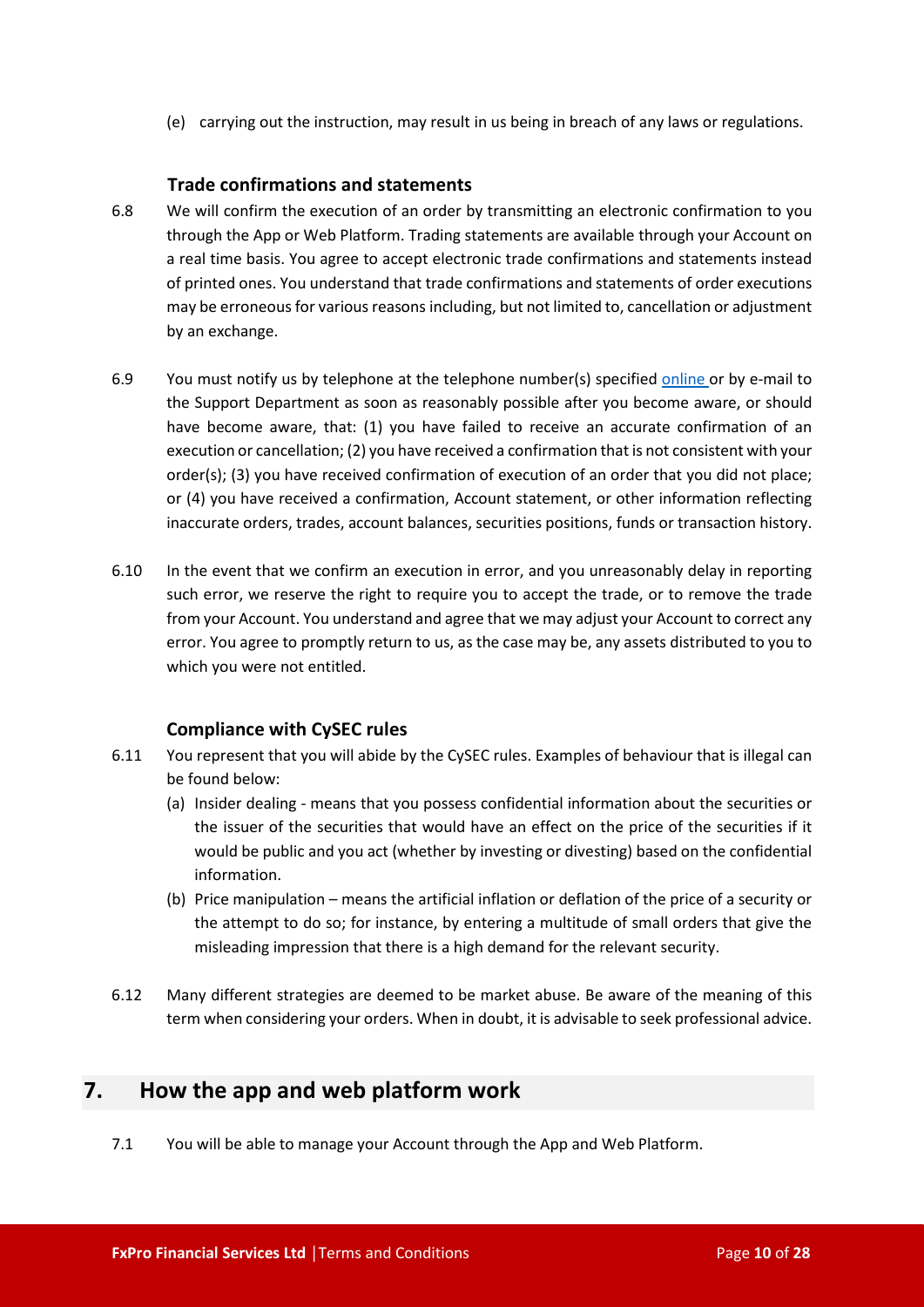- 7.2 You can check the balance of your Account and access a record of all orders, and more by accessing the App and Web Platform.
- 7.3 You are responsible for ensuring that the system through which you are accessing the App and Web Platform (including the equipment and software) conforms to the minimum technical requirements described online.
- 7.4 To ensure complete and proper access to your Account, you agree to maintain the latest version of the App and Web Platform on your mobile device and computer, respectively. If you make unauthorised modifications to your mobile device and computer, such as by disabling hardware or software controls (for example, through a process sometimes known as 'jailbreaking'), your mobile device and computer may no longer be eligible to access or manage your Account. You acknowledge that use of a modified mobile device or computer in connection with your Account is expressly prohibited, constitutes a violation of these Terms, and could result in us denying or limiting your access to or closing your Account as well as any other remedies available to us under these Terms.

## <span id="page-10-0"></span>**8. How your account works**

#### **Transfers into your account**

- 8.1 You can transfer into your Account any amount using the App.
- 8.2 You may use your Account for securities trading and investing. You may not use or permit your Account to be used for any illegal purpose, including in connection with unlawful or illegal goods or services.

## **Transfers into your account by mistake**

8.3 If we transfer into your Account an amount by mistake or because of a system error, we will automatically take it out. If you have insufficient funds in your Account, you will have to repay us the relevant amount. If you use any funds sent to you by mistake, we will have a claim on those funds, together with any profit derived from the use of those funds, on behalf of the beneficial owner. In the same way, we will not compensate you for any losses incurred by you because you used the said funds.

#### **Transfers to your account**

8.4 You can transfer money to your Account, through the App, if you have sufficient funds to cover the full amount of the transfer. If you do not, we will refuse the transfer. If, for some reason, your transfer is permitted despite insufficient funds you are responsible for repaying us. Otherwise, your Account will be in arrears and the provisions of the **[Using money in one](#page-11-1)  [Account to pay off another \(known as 'set off'\)](#page-11-1)** section will apply.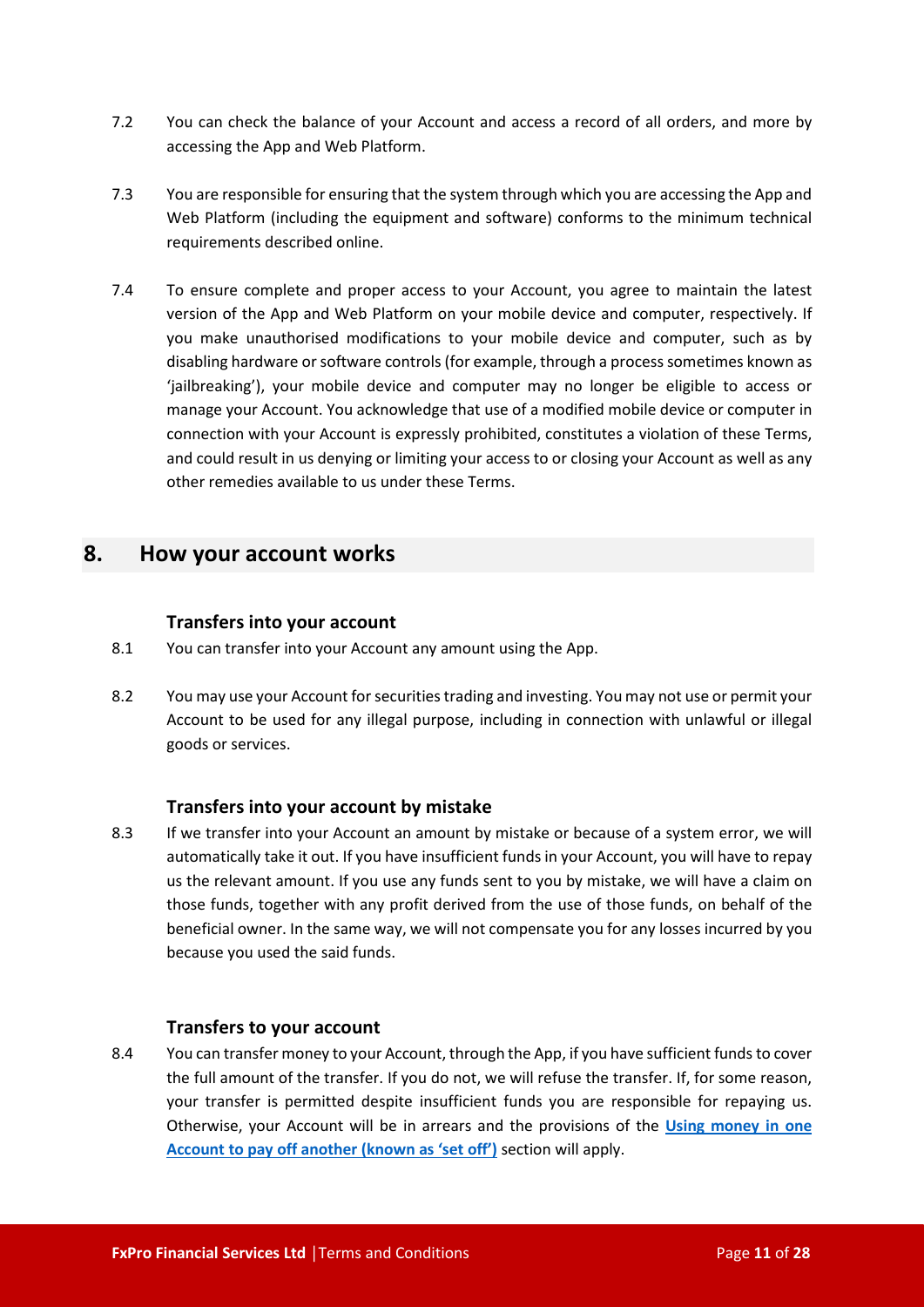- 8.5 We will treat a transfer to your Account as being authorised by you when you use your App to instruct such a transfer.
- 8.6 You are responsible for ensuring that you have enough Balance in your Account to cover all orders.

## **Using money in one account to pay off another (known as 'set off')**

<span id="page-11-1"></span>8.7 If you are in arrears or owe us any money for any reason, we may set off amounts you hold with us, against the amounts you owe us. We will only exercise this right where we consider it reasonable to do so and, where practicable, once we have given you notice in advance.

To the extent permitted by law, where we say 'we' in this section we mean FxPro Financial Services Ltd and any FxPro® Group company.

#### **When we might stop or reject transfers**

- 8.8 Notwithstanding any other clause in these Terms, we might temporarily stop to investigate or reject a transfer into/out of your Account if it is necessary for security, legal or other reasons. For example, we might temporarily stop or reject a transfer because:
	- (a) of lack of available balance in your e-money account(s)
	- (b) of errors, failures or refusals of any third party
	- (c) of legal or regulatory reasons (including causing us to breach a court order)
	- (d) it exposes us to action or censure from any government, regulator or law enforcement agency
	- (e) there is fraudulent or criminal activity involved
	- (f) there is a suspected or actual breach of security or misuse of your details or mobile device
	- (g) we have reasonable grounds to believe that you are in breach of these Terms.
- 8.9 We will tell you if this happens and why unless there is a legal reason, which prohibits us from doing so.

#### **What to do if you need someone else to look after your accounts**

- 8.10 There may be circumstances (for example, in case of physical disability or mental incapacity) when you need to allow someone else to access or run your Account on your behalf.
- 8.11 If you need to do that it is important that you contact us in advance (i.e., before allowing a person to operate your Account).

## <span id="page-11-0"></span>**9. Use of market data**

9.1 All market data found in the App, Web Platform and [online](https://bnkpro.com/) is powered b[y Refinitiv](https://www.refinitiv.com/) based on a limited, non-exclusive, revocable, non-transferable licence to use the data solely for your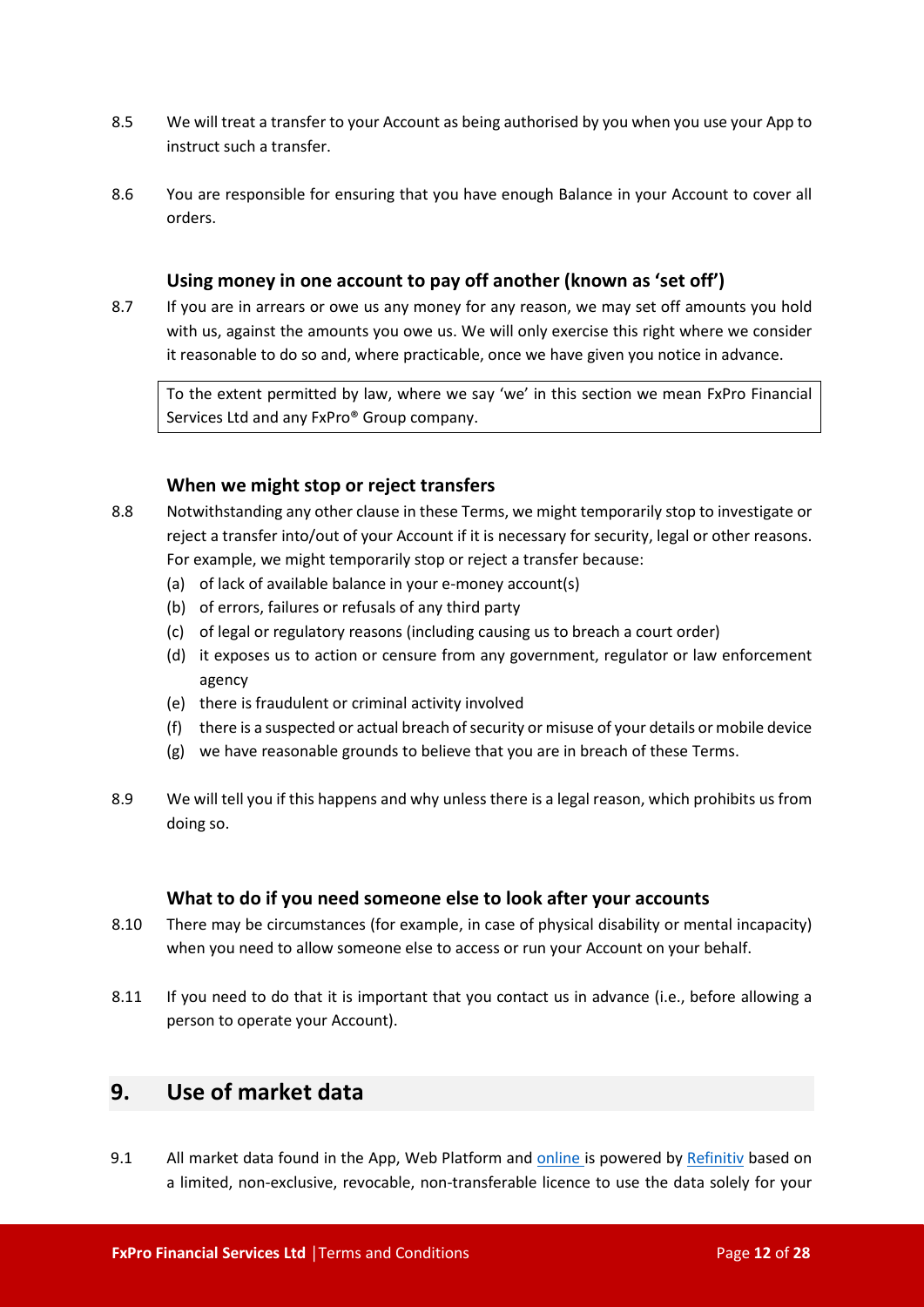own non-commercial entertainment purposes. We are not responsible for any use of content by you outside its scope as stated in these Terms.

- 9.2 Any market data that you receiv[e online](https://bnkpro.com/) is at best delayed intraday data and not real-time. Share price information may be rounded up/down and therefore not entirely accurate. The same applies for any data that you receive through the App and Web Platform unless you successfully subscribe to receive such data on a real-time basis.
- 9.3 ALL MARKET DATA IS PROVIDED TO YOU FOR GENERAL INFORMATION AND USE ONLY AND IS NOT INTENDED TO ADDRESS YOUR PARTICULAR REQUIREMENTS. SPECIFICALLY, THE CONTENT DOES NOT CONSTITUTE ANY FORM OF ADVICE, RECOMMENDATION, REPRESENTATION, ENDORSEMENT OR ARRANGEMENT BY US AND IS NOT INTENDED TO BE RELIED UPON BY YOU IN MAKING (OR REFRAINING FROM MAKING) ANY SPECIFIC INVESTMENT OR OTHER DECISIONS.
- 9.4 The market data can only be received and used by you, provided that:
	- (a) you will be responsible and liable for compliance with these Terms at all times
	- (b) you agree, where requested, to provide accurate and complete information to us or to the third parties, or their appointed agents, from whom we receive the market data regarding your access to, and use of, the market data
	- (c) you allow us and third parties, or their appointed agents, from whom we receive the market data, access to your premises at reasonable times and on reasonable notice in order to inspect and audit your access and use of the data.
- 9.5 We, or third parties, may terminate and/or suspend your access to the market data immediately, in full or in part, at any time.
- 9.6 The market data and any and all rights of any kind are the property of third parties that provide the data to us; third parties incur considerable cost and expense and expend considerable effort in generating and providing the same.
- 9.7 A breach by you of any of the terms of this section may result in irreparable and continuing damage to these third parties, for which there may or will be no adequate remedy at law. In the event of such breach, the third parties will be entitled to apply for injunctive relief and/or a decree for specific performance and such other and further relief as may be appropriate.
- 9.8 Whilst the third parties attempt to ensure that the market data is accurate, the market data is provided 'as is' and on an 'as available' basis and may not be accurate or up to date. Data may or may not have been prepared by the third parties but is made available without responsibility on their part. FxPro and the third parties do not guarantee the accuracy, timeliness, completeness, performance, or fitness for a particular purpose of the data. No responsibility is accepted by or on behalf of FxPro and the third parties and their appointed agents for any errors, omissions, or inaccuracies in the market data. We, the third parties and their appointed agents accept no liability for the results of any acts or omissions taken on the basis of the market data.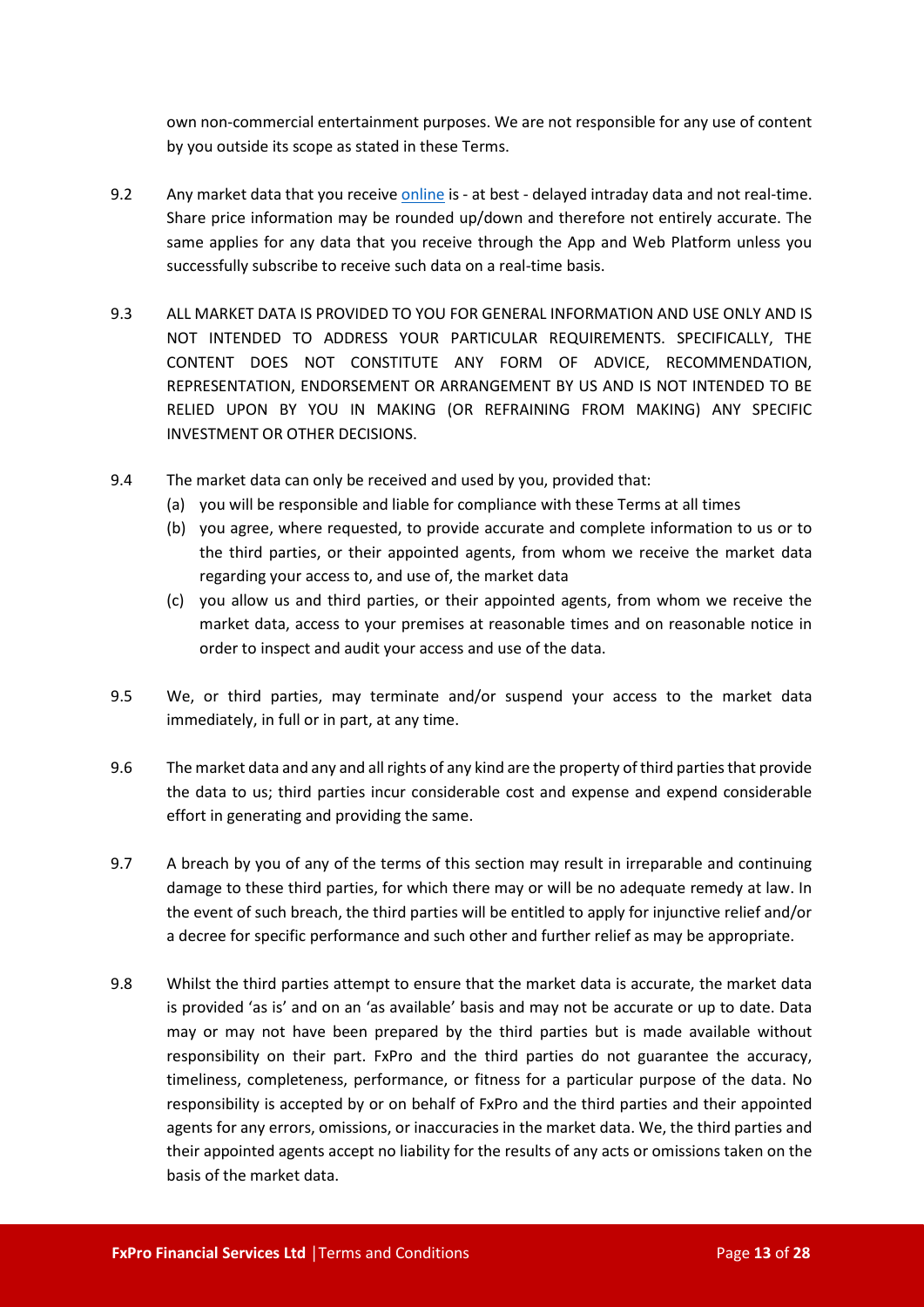- 9.9 Save as provided in the paragraph above, you must not in any way, directly or indirectly use, display, access, transfer, re-distribute, reference, re-sell or sub-license the market data to third parties and/or use the market data (or any of the information contained therein) for any illegal purpose or to bring FxPro and third parties from which FxPro receives the market data, their members, business or markets into disrepute.
- 9.10 You acknowledge and consent that real time market data fees will be deducted from your Account accordingly without obtaining any additional consent from you.

## <span id="page-13-0"></span>**10. Shareholders' meetings and corporate actions**

- 10.1 For corporate actions that require a choice from you, we will exercise best efforts to timely send you an email in which we invite you to provide us with your instruction. This includes your right to attend and vote at general and extraordinary shareholders' meetings. Attending a shareholders meeting is not possible or practicable in each jurisdiction and for each issuer and can only be enabled by us on a best effort basis.
- 10.2 You can submit corporate action instructions by e-mail to our Corporate Instructions Desk (invest@bnkpro.com). We must be provided with any corporate action instruction before the deadline. The deadline is the date and time specified by us and may differ from the date and time specified by the issuer so that we have sufficient time to process your instructions. You can change the choice that you made for a corporate action until the deadline. If the terms of a corporate event require an election to be made on behalf of our entire nominee holding in a company, we may not offer an option to you, where it is reasonable to do so. We will try to give you an alternative option but cannot guarantee that this will match the options offered by that company.
- 10.3 Share blocking may be applicable for certain corporate actions such as acquisition bids when you decide to accept the bid. After realisation of the bid, you will receive the offered amount/securities in exchange for the securities that have been bought from you on the payment date.
- 10.4 We do not have any obligation to take any action if we do not receive specific written instructions from you. It is entirely your own responsibility, if you fail to timely provide such instructions.
- 10.5 Where a corporate action results in a fractional entitlement to a part of a share, then we will aggregate those fractional entitlements and sell such fractional shares and credit your Account with a cash value.
- 10.6 We will reflect a corporate action on your Account as soon as practicable after we have received confirmation that the corporate event has been completed from our custodian(s).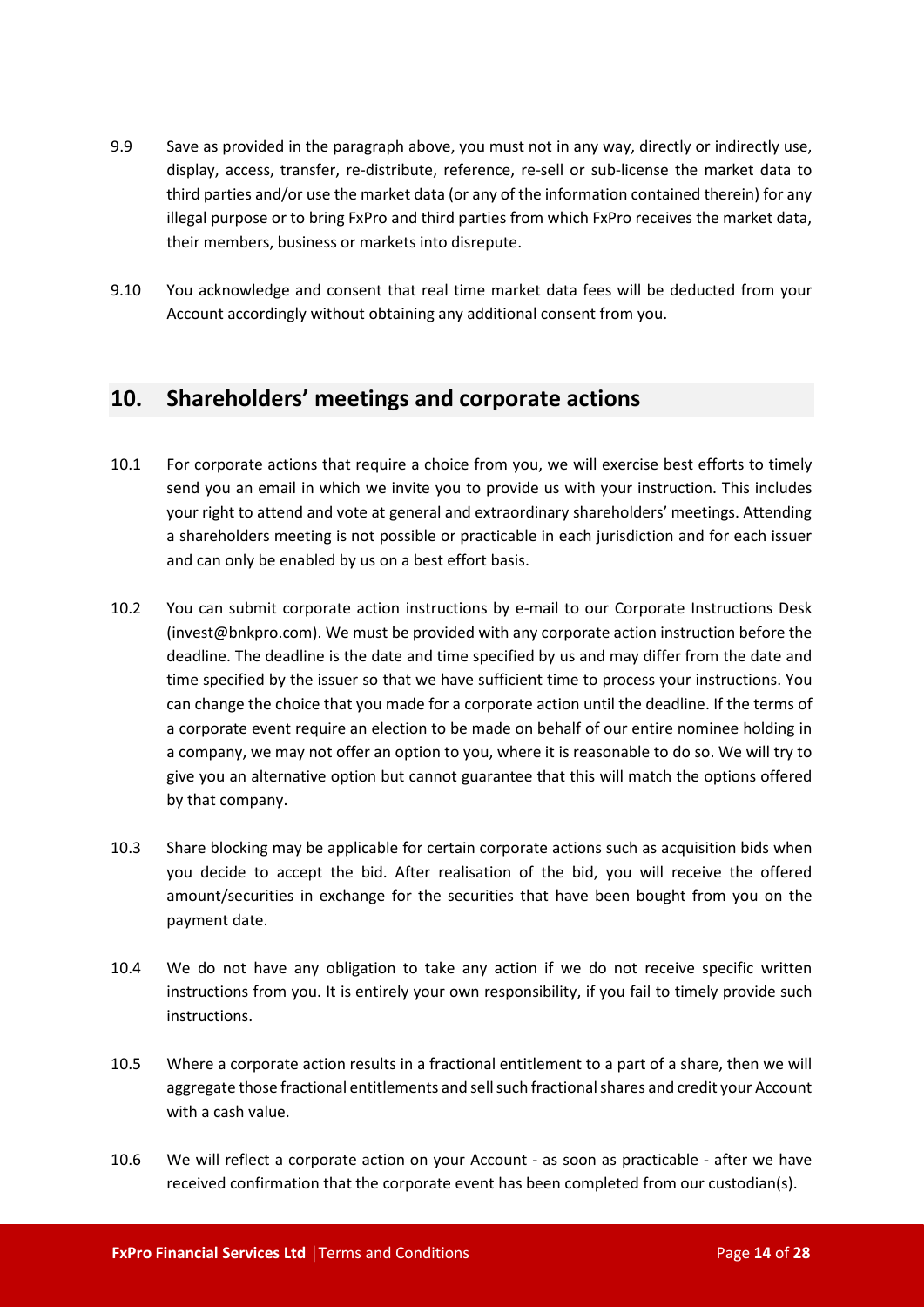## <span id="page-14-0"></span>**11. Fees, charges, and taxes**

- 11.1 The Fees and Charges for our services are available [online](https://bnkpro.com/).
- 11.2 We may unilaterally alter our Fees and Charges at any time, in line with the general situation and customary practices. We will inform you of such Fees and Charges in advance through the App or in writing through e-mail or by any other appropriate means.
- 11.3 When you trade Financial Instruments denoted in a currency different than your Account currency, we will exchange cash funds between the base currency and the other currency through spot foreign exchange transactions. You will pay us a transaction fee, in the form of spread, for each foreign exchange transaction. We may modify the exchange fee upon notifying you - a notice can be made online or otherwise.
- 11.4 In addition, other applicable Fees and Charges may exist in relation to buying, selling, or holding a Financial Instrument depending on the underlying market and the Financial Instrument being bought, sold, or held. You may also incur additional Fees and Charges in the case of delayed or failed settlement of a transaction. Any such amounts will be your responsibility and - where appropriate - will be deducted from your Account.
- 11.5 You must pay, or reimburse, us for any Fees and Charges applicable, now or in the future, relating to our services pursuant to these Terms.
- 11.6 Dividends received may be subject to withholding tax at source. In case you are resident in a country where due to tax treaties you may be entitled to a reduced withholding tax, it is your responsibility to take the necessary actions to reclaim any withheld tax.
- 11.7 We may, at any time and without notice, sell Financial Instruments or other assets held by us or any associated company in custody or Financial Instruments which we control on your behalf, to discharge any or all of your obligations towards us, as these arise under these Terms. If we must sell Financial Instruments held on your behalf to meet your obligations towards us, we will charge commission and any other applicable charges and taxes. You will continue to be responsible to repay us any outstanding balance that is due after we sell the Financial Instruments. The difference in value will become payable to us immediately.

## <span id="page-14-1"></span>**12. How to keep your account and security details secure**

12.1 You must always use the App and Web Platform in a careful and prudent manner and access them from a secure, safe, and virus-free mobile device and computer, respectively.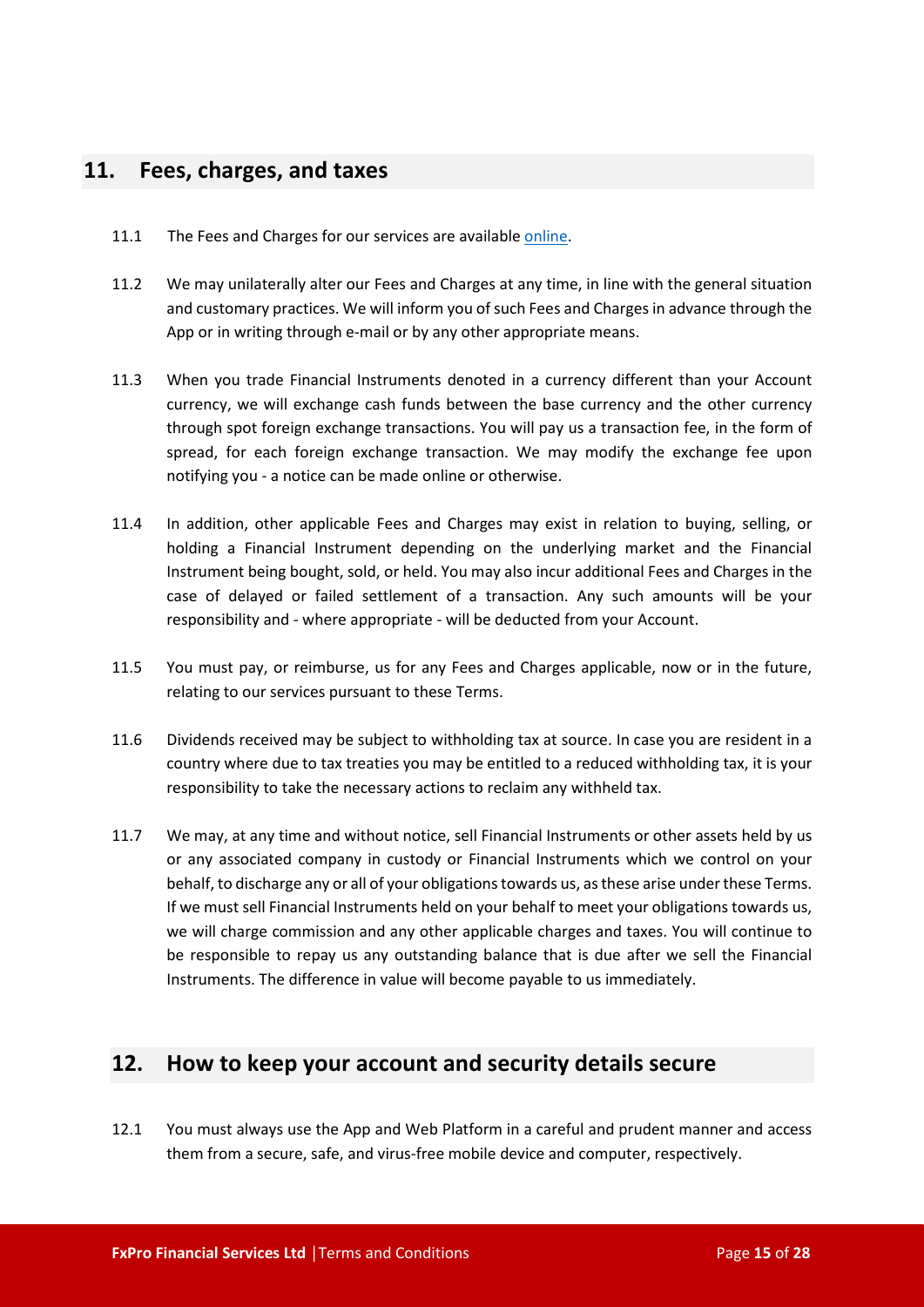- 12.2 You need to ensure that you do everything possible to stop your Account from being misused. You can do this by keeping your mobile device, Account and Security Details (including Access Codes) safe and confidential. For example, you should not:
	- (a) let others use your mobile device or computer
	- (b) leave your mobile device or computer unattended while you are logged into the App
	- (c) do not choose Security Details that can be easily guessed
	- (d) share or let anyone know your Security Details
	- (e) delete any biometric access from a mobile device or computer that could be used by someone else to access your Account
	- (f) before passing on your mobile device or computer to another person (for example, if you sell your mobile or send it to be repaired) delete any relevant details.

You can find [online](https://bnkpro.com/) several other tips on how you can protect your Account and personal data.

- 12.3 If you suspect that someone else knows your Security Details, please change them immediately and contact us to inform us accordingly.
- 12.4 We are unable to know if another person has entered, or is entering, orders using your Account. Any orders submitted through your Account remain your responsibility even in the case of unauthorised access of your Account by a third party.

## <span id="page-15-0"></span>**13. When we might block access to your account**

- 13.1 The safety and security of your personal data is important to us. We will do everything we reasonably can to stop any unauthorised access to your Account. It is important that you do the same.
- 13.2 For your protection and the protection of your money with us we will restrict or block, if needed, your access to your Account. If you suspect that another person - without your authority - accessed or used your Account, please contact us immediately.
- 13.3 If we have any security concerns, we might block your access to your Account. We might also do this if we are concerned about unauthorised or fraudulent use of your Account.
- 13.4 Before blocking your Account, we will try to contact you unless we are unable to do so because of legal or security reasons. We will reinstate your access as soon as the issues for blocking your Account are resolved.
- 1.1 If, in our sole discretion, we believe that you have been involved in any fraud or crime or violation of laws or regulations, or you are otherwise involved in any suspicious activity (whether victim or perpetrator or otherwise), we may block your Account and liquidate funds or assets (if necessary).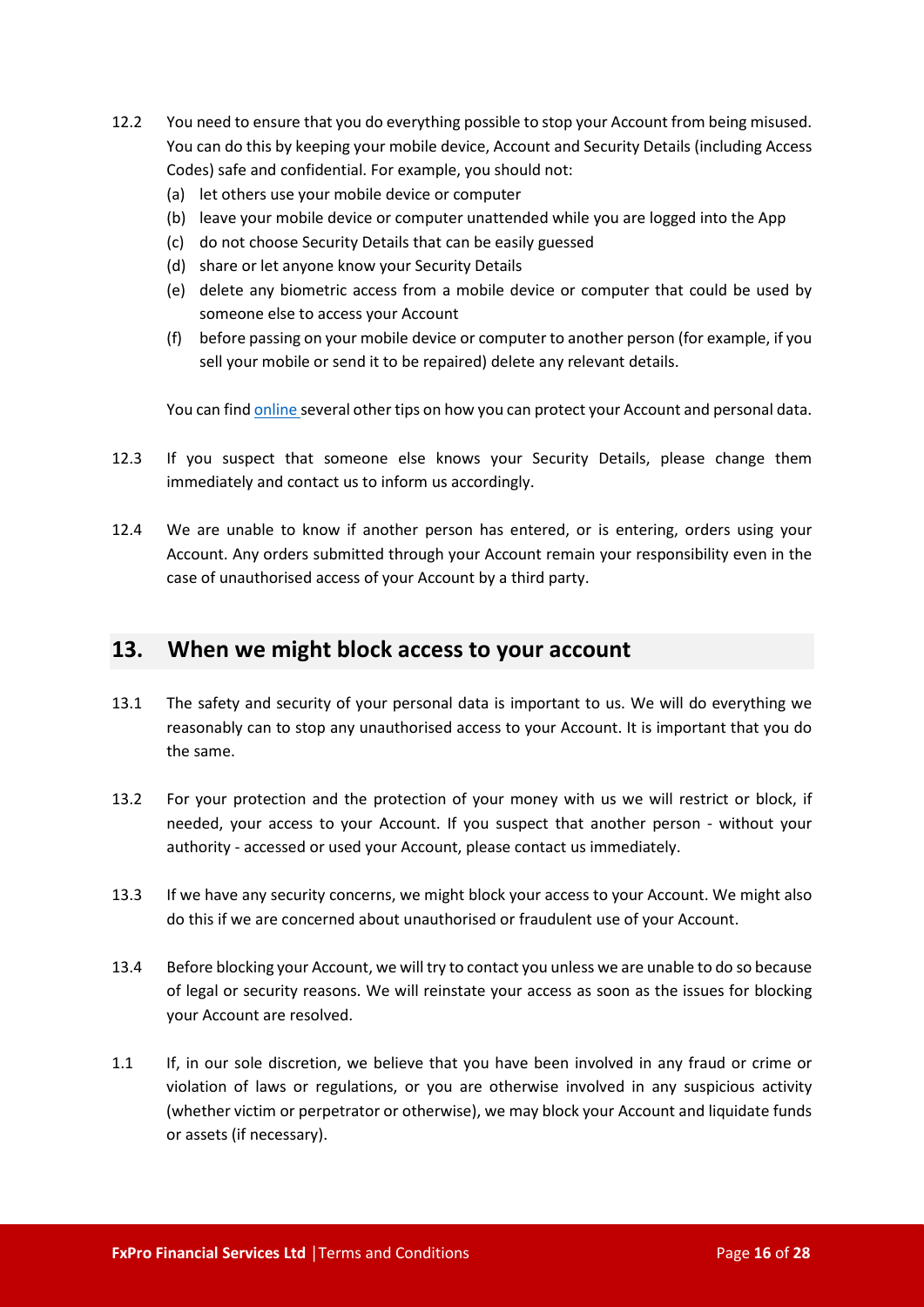- 13.5 If we block your Account, it means that you will generally not be able to buy or sell any new Financial Instruments, but you will be permitted to sell any Financial Instruments we already hold for you.
- 13.6 You will also not be able to deposit additional funds in your Account, but you will be permitted to withdraw existing funds from your Account. We may not notify you that your Account has been blocked, but we will notify you in case your Account is terminated.

## <span id="page-16-0"></span>**14. When we might do changes to these terms**

#### **When we will tell you in advance**

- 14.1 From time to time, we might do changes to these Terms relating to, for example
	- (a) our products or services
	- (b) laws or regulations.

If we do a change that is not to your benefit, we will always give you notice.

#### **What you can do when we tell you about a change**

- 14.2 If you do not tell us that you want to close your Account before the change takes, we will assume you have accepted it. Any changes to these Terms become effective at the end of the notice period, as indicated in the relevant communication.
- 14.3 If you do not accept the change and you inform us about it, you can close your Account without any penalty.

## **When we will not tell you in advance about a change**

14.4 If a change to these Terms benefits you, we might tell you after we have made a change.

## <span id="page-16-1"></span>**15. Keeping your money safe**

- 15.1 We will treat your money according to the CySEC 'Client Money' rules. This means that your money will be kept separate from our own. When we receive your money, we will place it into a dedicated client bank account held at a regulated credit institution. This is known as 'safeguarding' and protects your money in the unlikely event that we become insolvent. In the unlikely event that the credit institution becomes insolvent, your money may be at risk.
- 15.2 Your money will be pooled with money belonging to other clients of ours in a segregated account. Therefore, no single client will have a claim against a specific sum in a specific segregated account in the event of insolvency.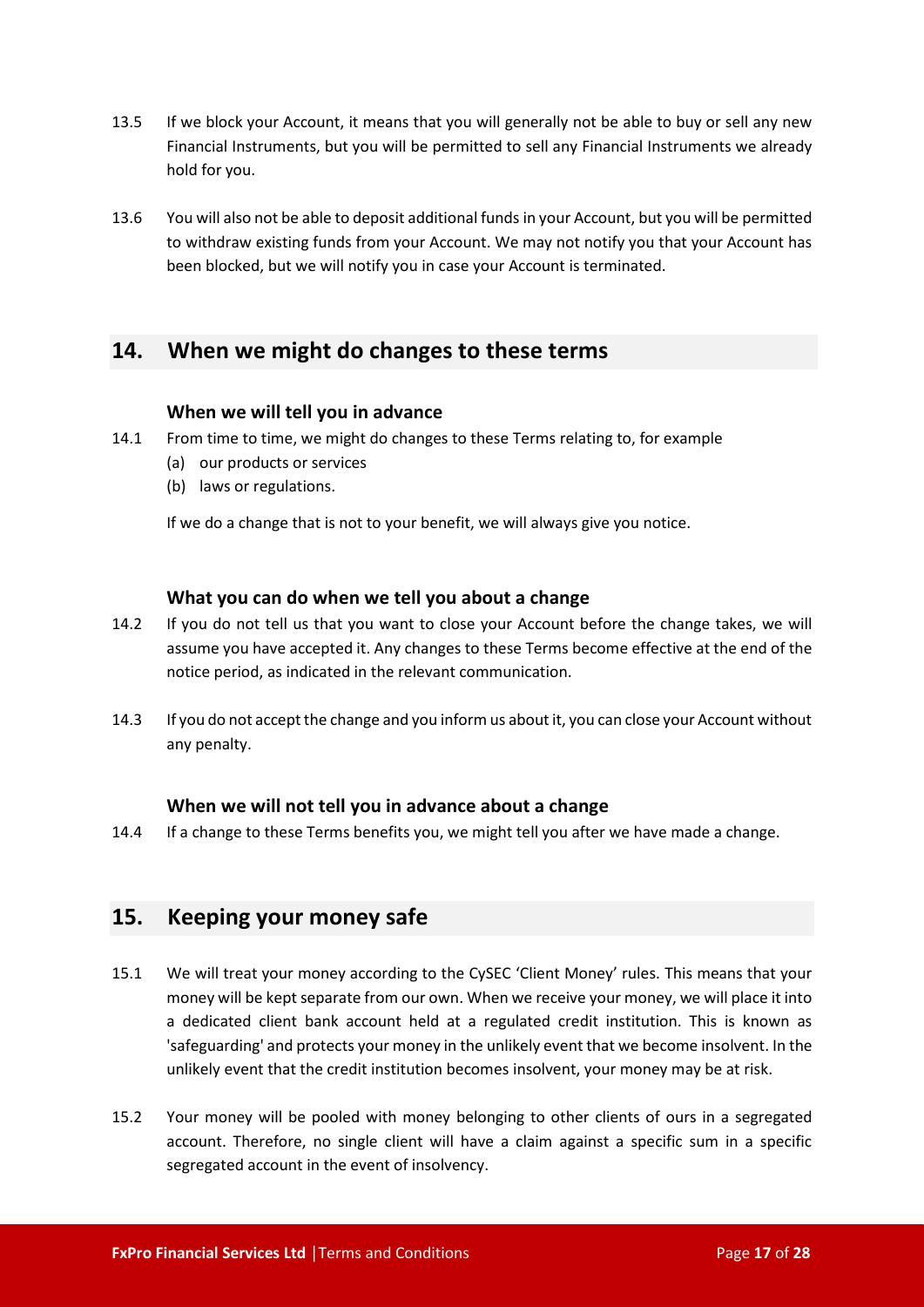- 15.3 In general, accounts held with credit institutions, including omnibus accounts, face various risks, including potentially being treated as one account in case the credit institution defaults. Under such circumstances, the enforcement of the national deposit guarantee scheme may apply without consideration of the ultimate beneficial owners of an omnibus account. The funds held in the omnibus segregated accounts may be exposed to obligations of FxPro connected with the positions of other clients.
- 15.4 We will exercise reasonable skill, care and diligence in the selection, appointment and periodic review of the credit institutions we will hold client money with. To this end, we consider the credit rating of the institution(s) prior to depositing any client money and take reasonable steps to periodically monitor their credit risk. We may use multiple institutions to ensure diversification and allocate internal percentage limits for each institution we decide to use.
- 15.5 We will not pay any interest on any client money held on your behalf, regardless of whether we receive interest on those deposits from the financial institution(s) with which we hold the funds.
- 15.6 You can deposit/withdraw funds in your Account through the App and specifically your emoney account. When you transfer funds to us, the funds will be credited to your Account, net of any transfer fees, after the transfer is cleared and settled. All withdrawals from your Account will be credited to your e-money account.
- 15.7 We may request additional information and/or documentation at any time to be satisfied that your dealings with us, including transfers, are legitimate, or for any other reason. It is your responsibility to provide us with complete and accurate information. If you fail to do so there may be delays in a transfer instruction being processed, and/or it may even be rejected. We may decline any transfer request where we believe that such request may lead to a breach of any legal and/or regulatory obligation.
- 15.8 If we reject a transfer, we may return the funds to your e-money account, net of any transfer fees or charges, which we may incur.
- 15.9 If you buy an instrument, you will be responsible to pay the consideration for the transaction, plus any commission payable and all applicable charges and taxes. These will be deducted from your Account and held by us pending settlement, however these will not be treated as client money on the day of expected settlement. It is always your responsibility to ensure that sufficient cleared funds are available in your Account to satisfy settlement of any transaction plus any commission, charges and taxes associated with that transaction. If you sell an instrument, the consideration for the transaction, less any commission and all applicable charges and taxes to that transaction, will be available in your Account for reinvestment, but will not be available for withdrawal from your Account until the transaction has settled.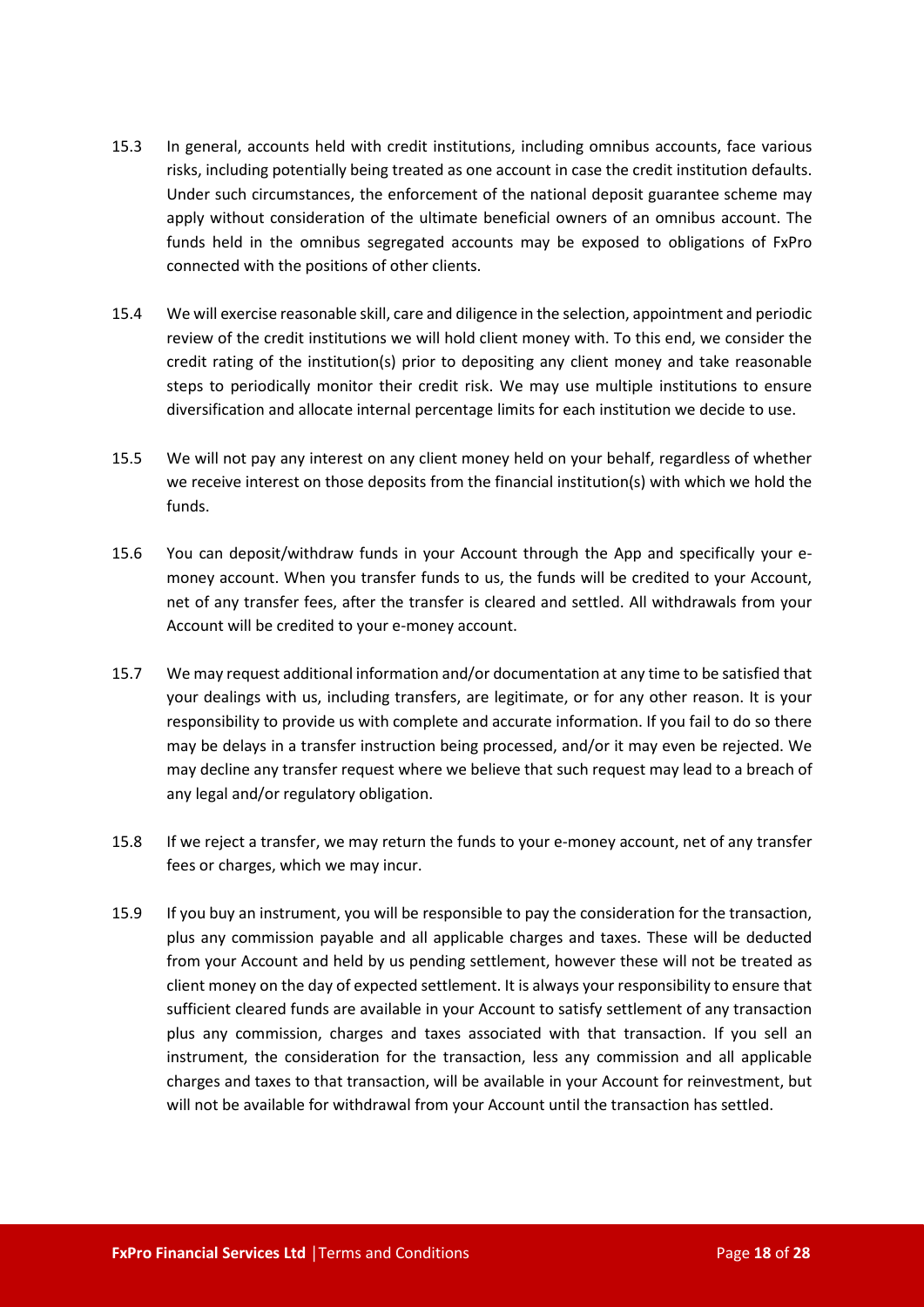- 15.10 If any amount is due from you to us, then such amount will be deducted from your Account and we will consider the obligation as satisfied and discharged. We reserve our rights on any obligation, which cannot be satisfied due to - for example - insufficient funds in your Account.
- 15.11 Where your Account is inactive for a period of 6 years with a positive balance (i.e., there are funds available in your Account), and you fail to be contacted after we take all reasonable steps to do so, we will have the right to cease treating those funds as client money and will transfer them either to a suspense account or to a charity of our choice. An account will be considered inactive when, during a 6-year period, no transactions have been carried out by you or any authorised person. In such circumstances, we will unconditionally undertake to pay you a sum equal to the relevant client money balance paid away if you seek to claim the client money balance in the future.
- 15.12 FxPro Financial Services Ltd is a member of the ICF, which protects individuals and small companies that have invested money or financial instruments through a regulated investment company. The ICF may compensate each person for up to EUR20.000 if the investment company cannot meet its obligations after it has been declared bankrupt. You can learn more about this by visiting the Central Bank of Cyprus website at<https://www.centralbank.cy/>.

## <span id="page-18-0"></span>**16. Keeping your financial instruments safe**

- 16.1 Custody of Financial Instruments is always in book entry form, by crediting them to an omnibus account. We do not, therefore, hold securities for you 'physically' (i.e., in a safe). We may use sub-custodians who will be holding your Financial Instruments on our behalf in omnibus accounts. An omnibus account is an account that is used by us to hold the Financial Instruments for all or at least one or more of our clients (i.e., mingled together).
- 16.2 We segregate Financial Instruments we hold for you in such a way that they cannot be accessed by our creditors, even if we were to be declared bankrupt. From a legal and regulatory perspective, this is known as 'asset segregation' and serves to protect your investments.
- 16.3 We also require our sub-custodians to provide asset segregation to protect your investments against their bankruptcy. Rules regarding asset segregation are different in every country and there may be countries where asset segregation is not possible or not legally required. If there is no asset segregation in relation to a third party in the custody chain, then the Financial Instruments held with that third party might be lost in case that party becomes bankrupt.
- 16.4 We may enter arrangements to borrow money by third-party brokers to ensure that there are always sufficient funds available to smoothly execute your orders. To do so, those third parties require security (often referred to as 'margin' or 'collateral') in case we are not able to meet our obligations when executing your orders with them. We provide such security by posting cash margin with these third parties from our own funds, as well as granting the parties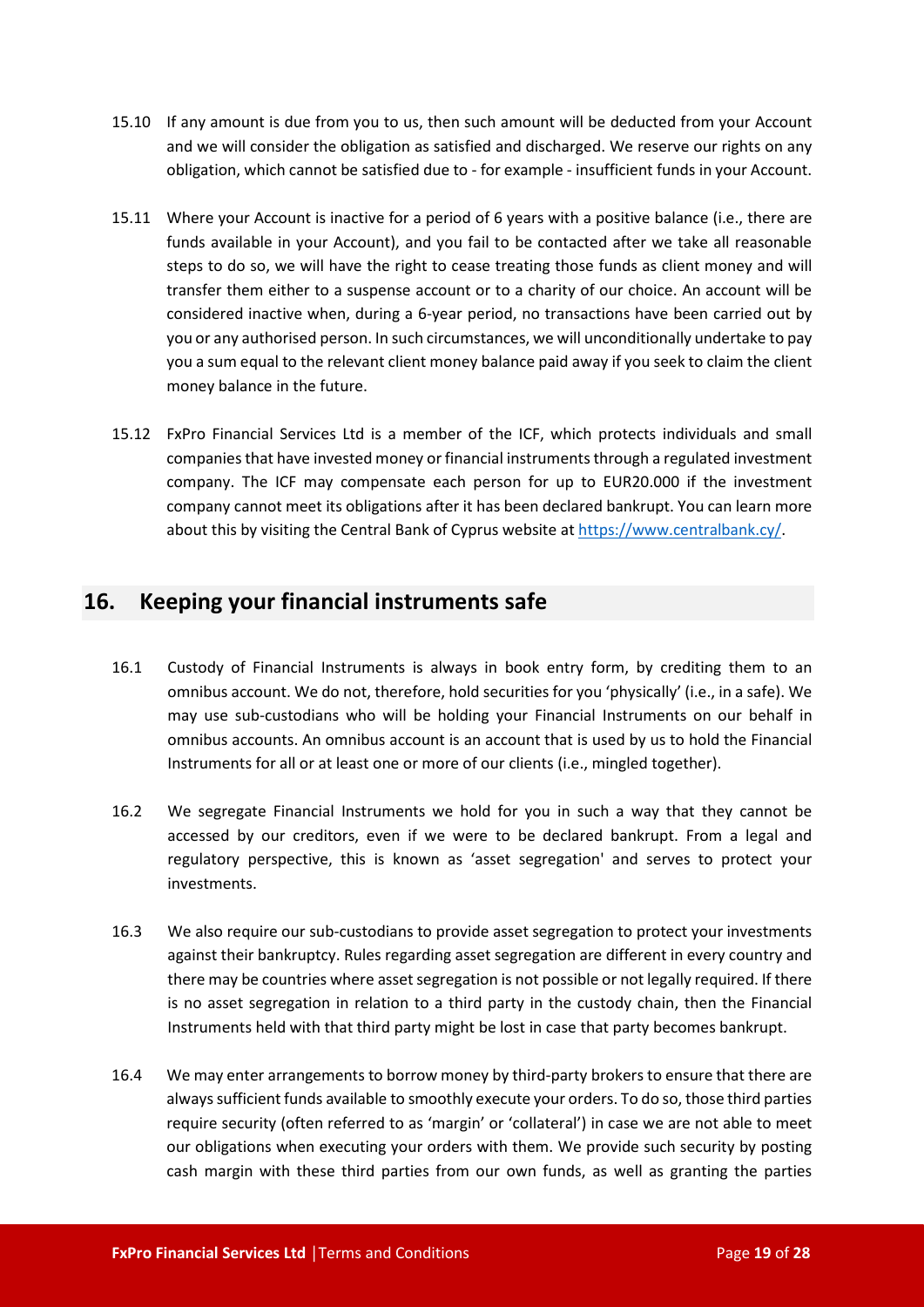concerned the right to pledge and to have lien and first priority security interest on the Financial Instruments bought until they are settled in full.

- 16.5 After the execution of the clients' orders the same amount of money will be deducted from the clients' money account to be transferred to the third-party broker and the amount temporarily borrowed, as described in the paragraph above, will be repaid. We have not granted any rights to third-party brokers related to any of your Financial Instruments that are fully settled. You give us the explicit approval to grant the above rights to third parties.
- 16.6 We hold your money and your Financial Instruments with third parties, such as credit institutions and custodians/sub-custodians. In case a third-party default, our obligation towards you is limited to what we receive from this third party in relation to such money and Financial Instruments and we are not liable for loss due to the shortcomings of any such third party, unless damage resulted because of the gross fault of FxPro in selecting and monitoring the third party with sufficient diligence.
- 16.7 If we are unable to meet our obligation in regard to your money and/or Financial Instruments we hold, you may be entitled to compensation from the ICF. You can learn more about this by visiting the Central Bank of Cyprus website at https://www.centralbank.cy/.

## <span id="page-19-0"></span>**17. Conflicts of interest and inducements**

- 17.1 When we provide you the services, it is unavoidable that conflicts of interest may occur. For example, between us and you or between you and other FxPro clients. We will make all reasonable efforts to recognise such conflicts of interest and prevent or control them.
- 17.2 We have established a policy and certain procedures for the identification and management of conflicts of interest. A summary can be found in the **Conflicts of Interest Policy** available [online.](https://bnkpro.com/) If, despite the and procedures, a conflict of interest may reasonably be expected to damage your interests, we will inform you accordingly.
- 17.3 We solely receive a remuneration from our clients. Specifically, we do not receive any inducements in relation to the services that we provide to you. Employees of FxPro may receive minor non-monetary benefits from third parties.

# <span id="page-19-1"></span>**18. An extraordinary event or circumstance beyond our control (known as force majeure)**

18.1 An extraordinary event or circumstance includes, but is not limited to, the following: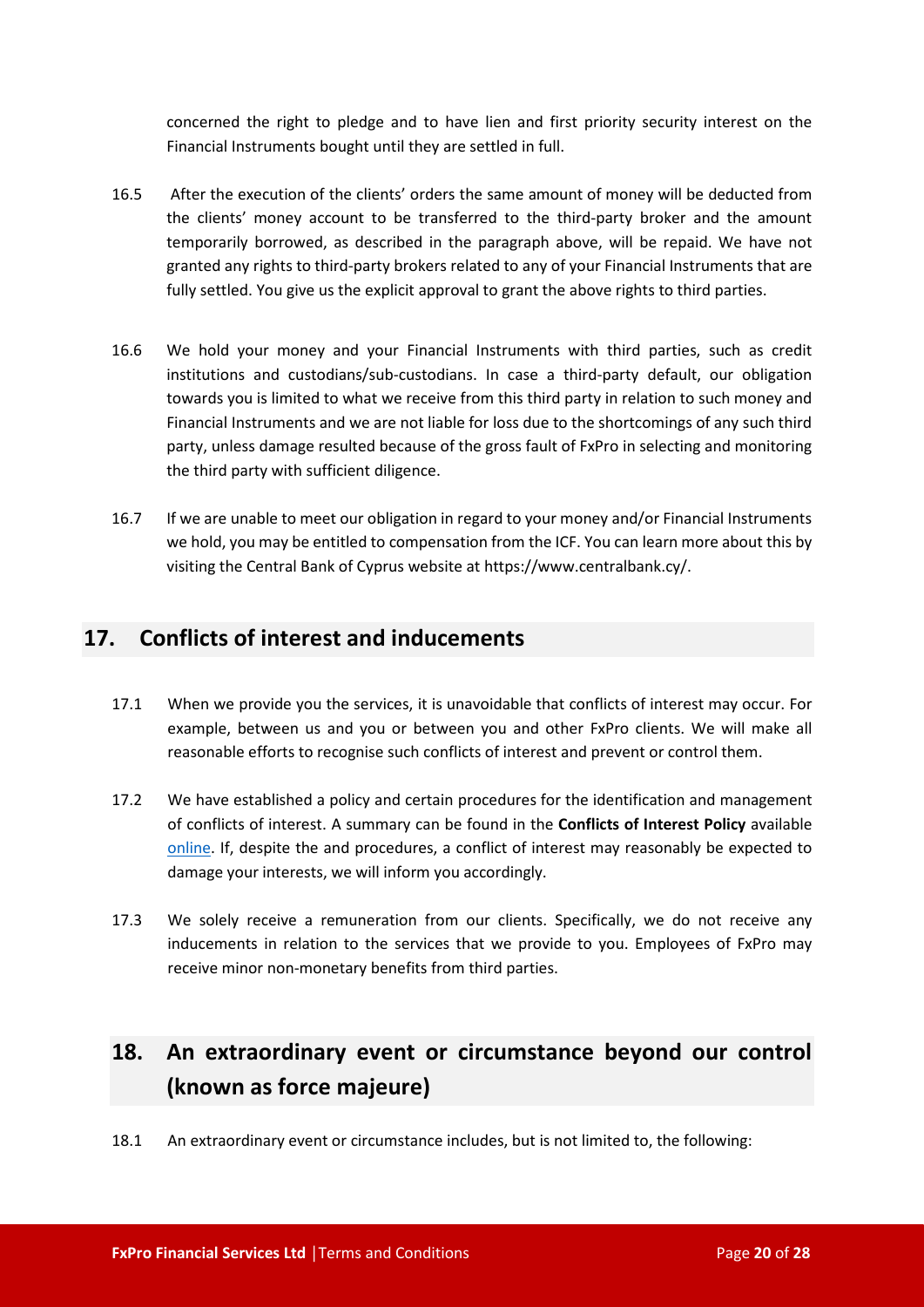- (a) any act, event or occurrence (including without limitation any strike, riot or civil commotion, act of terrorism, war, industrial action, acts and regulations of any governmental or supra national bodies or authorities) that, in our opinion, prevents us from providing you access to a market in one or more of the Financial Instruments in respect of which we ordinarily provide our services;
- (b) the suspension or closure of any market or the abandonment or failure of any event or the imposition of limits or special or unusual terms on the trading in any such market in relation to any Financial Instruments in respect of which we ordinarily provide our services;
- (c) the occurrence of an excessive movement in the price of any instrument or our anticipation (acting reasonably) of the occurrence of such a movement;
- (d) any breakdown or failure of transmission, communication or computer facilities, interruption of power supply, or electronic or communications equipment failure; or
- (e) failure of any relevant supplier, intermediate broker, agent or principal of ours, custodian, sub-custodian, dealer, exchange, clearing house or regulatory or self-regulatory organisation, for any reason, to perform its obligations.
- 18.2 Where we determine in our reasonable opinion that an extraordinary event or circumstance occured, we will inform the CySEC (where needed) and take reasonable steps to inform you.
- 18.3 If, we determine that, an extraordinary event or circumstance exists we may at our absolute discretion - without notice and at any time:
	- (a) treat any outstanding proposed transaction or instruction to deal as having been cancelled and terminated;
	- (b) sell any Financial Instruments held by us on your behalf at the prevailing market price, at our discretion; or
	- (c) suspend or modify the application of all or any part of these Terms if the extraordinary event or circumstance makes it impossible or impracticable for us to comply with the term(s) in question.

## <span id="page-20-0"></span>**19. Who is responsible if one of us does something wrong (known as 'liability')**

- 19.1 We will always try to act in line with these Terms. We will refund you if you lose money because of something we have done wrong or failed to do. We will only refund you the obvious loss you have suffered.
- 19.2 WE WILL EXERCISE BEST EFFORTS TO ENSURE YOU CAN ACCESS OUR SERVICES THROUGH THE APP AND THE WEB PLATFORM, BUT WE DO NOT GUARANTEE THEIR CONTINUOUS AND FAULTLESS OPERATION. WE ARE AUTHORISED TO TEMPORARILY SUSPEND ACCESS TO THE APP AND WEB PLATFORM, FOR INSTANCE IN CONNECTION WITH MALFUNCTIONS OR MAINTENANCE. WE WILL ONLY MAKE USE OF THIS RIGHT WHERE WE DEEM THIS NECESSARY FOR YOUR AND/OR OUR PROTECTION, THE PROVISIONING OF PRICES AND PROPER/ORDERLY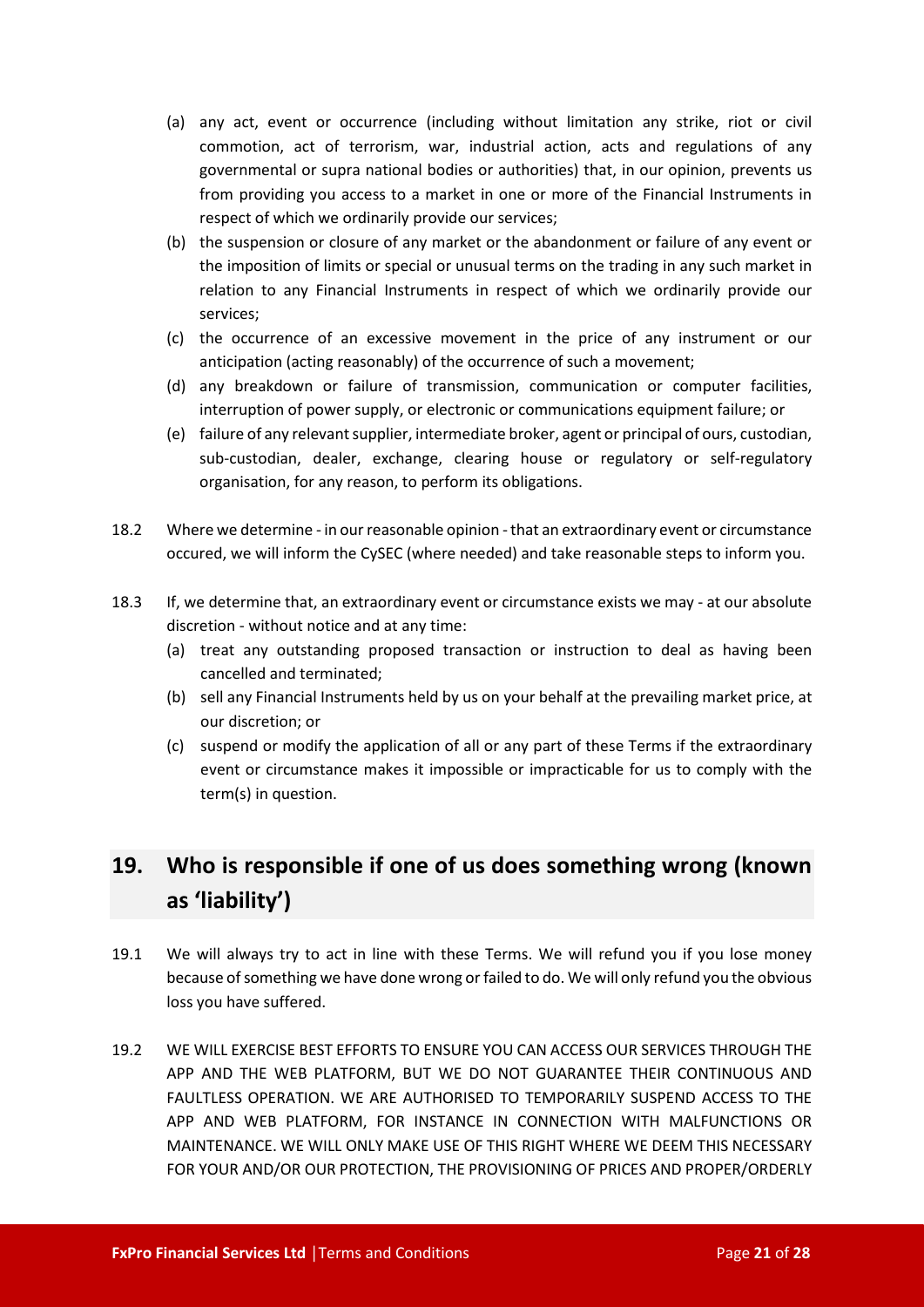FUNCTIONING OF THE MARKETS. YOU ARE RESPONSIBLE FOR MAINTAINING ALTERNATIVE ARRANGEMENT FOR SECURITIES TRADING AND INVESTING IN ADDITION TO YOUR ACCOUNT.

- 19.3 We are not responsible, and we will not refund you for loss that was not directly caused by us. For example, if you incurred losses because of:
	- (a) any changes we do that affect the App, Web Platform and/or your Account and resulted from us fulfilling our legal or regulatory obligations or other mandatory rules.
	- (b) an unusual and/or unforeseeable event outside our control (for example, industrial action or the failure of mechanical or electronic systems such as hardware or software failure)
	- (c) your inability to access the App or Web Platform
	- (d) sharing your information (including Security Details) intentionally or unintentionally with any other person
	- (e) using a third-party software or feature (other than the ones required to access the App or Web Platform) to connect or interface with the App or Web Platform
	- (f) your negligence or fraud
	- (g) breaching any of our Terms, policies, or procedures.

Also, we will not refund you for loss that resulted from any planned or essential maintenance to our systems.

- 19.4 IN CASE DAMAGES ARE CAUSED BY OUR INTENDED OR GROSS NEGLIGENCE AND WILFUL FRAUD OR FRAUD, WE ARE LIABLE, BUT ONLY ACCEPT LIABILITY FOR DIRECT LOSSES OR DAMAGES AND WILL NEVER COVER INDIRECT LOSSES OR DAMAGES LOSS OF PROFIT, LOSS OF BUSINESS, BUSINESS INTERRUPTION, OR LOSS OF BUSINESS OPPORTUNITY. NOTHING IN THESE TERMS LIMITS OUR LIABILITY FOR DAMAGES TO LIFE, BODY AND HEALTH.
- 19.5 NEITHER US NOR ANY OF OUR DIRECTORS, OFFICERS, EMPLOYEES, AFFILIATES, ASSOCIATES, OR AGENTS SHALL BE LIABLE TO YOU FOR ANY DELAYS OR INTERRUPTIONS OF SERVICE OR TRANSMISSIONS, OR MALFUNCTIONS OR FAILURES OF PERFORMANCE OF THE APP OR WEB PLATFORM AND OR ANY TRANSMISSION, COMMUNICATION OR COMPUTER FACILITY OR SYSTEM USED IN CONNECTION WITH THE PROVISION OF SERVICES UNDER THESE TERMS, REGARDLESS OF CAUSE.
- 19.6 You can only register once. If we identify in our systems multiple active registrations for you, we will merge and/or terminate the additional registrations.
- 19.7 You shall compensate us on demand for all liabilities, costs, expenses, damages (including reputational) and losses (including any direct, indirect, or consequential losses), and all interest, penalties and professional costs and expenses incurred by us because of:
	- (a) your breach or default when fulfilling your obligations under these Terms
	- (b) the provision by you of any false or misleading information/documentation to us.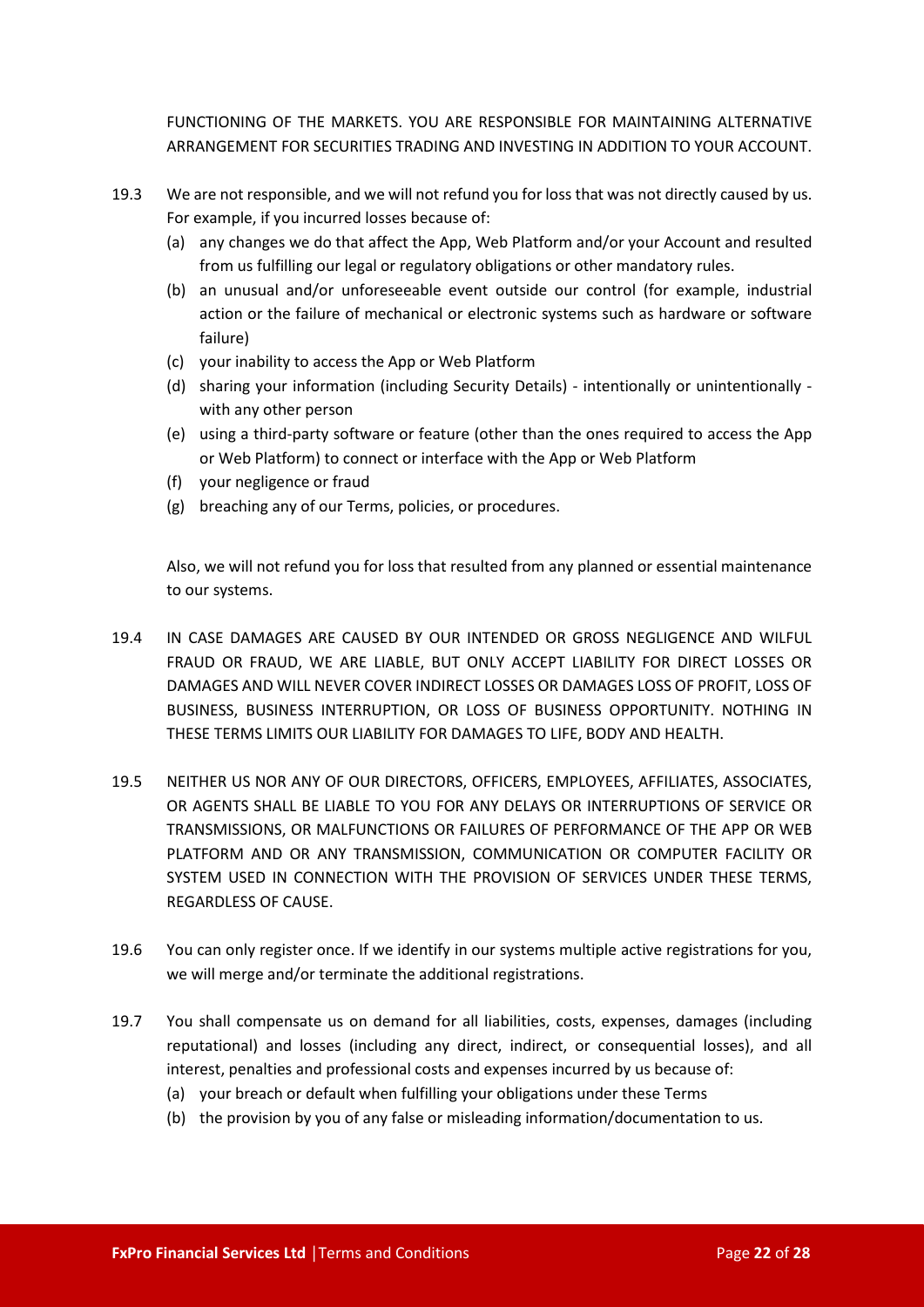19.8 YOU AGREE TO HOLD US AND OUR DIRECTORS, OFFICERS, PARTNERS, EMPLOYEES, ASSOCIATES, AND AGENTS HARMLESS AGAINST ANY COSTS, EXPENSES, LOSSES, CLAIMS, LIABILITIES OR DAMAGES THAT RESULT FROM YOUR USE OF THE SERVICES.

## <span id="page-22-0"></span>**20. How we or you can end these Terms**

20.1 These Terms will be effective until you or us, decide to end them. By ending these Terms your access to the App will cease and your Account will close.

#### **When we can end these terms**

- 20.2 There might be times when we must end these Terms **immediately without giving you advance notice** if:
	- (a) you were not eligible to enter into these Terms at the time you did
	- (b) your circumstances changed and you can no longer be bound by these Terms
	- (c) you have seriously and/or continuously breached any part of these Terms
	- (d) you failed to provide us with the requested information/documentation
	- (e) you provided us with inaccurate or false information/documentation
	- (f) you behaved inappropriately to us/our employees
	- (g) you have been using our services for illegal or fraudulent purposes
	- (h) you have been using our services for a purpose not covered by these Terms
	- (i) you have done something that might expose us to action or censure from any government, regulator or law enforcement agency.

We may also do this for legal or regulatory reasons.

- 20.3 If it is reasonable, we might end these Terms for any other reason **by giving you a 14 day notice**. For example, if your Account becomes dormant (i.e., you have not accessed it for 12 months or more), but we will inform you in advance about it.
- 20.4 We may terminate these Terms **with immediate effect**, notwithstanding any other action we may take pursuant to these Terms, in the event of:
	- (a) a breach of any part of these Terms by you
	- (b) incorrect information provided by you when entering into these Terms
	- (c) a breach of any applicable law by you, including, but not limited to any applicable antimoney laundering laws and regulations
	- (d) your Balance or any other assets being seized, confiscated, or recovered in another manner
	- (e) an extraordinary event or circumstance, which has occurred and continues for 5 Business Days
	- (f) you passing away
	- (g) our default.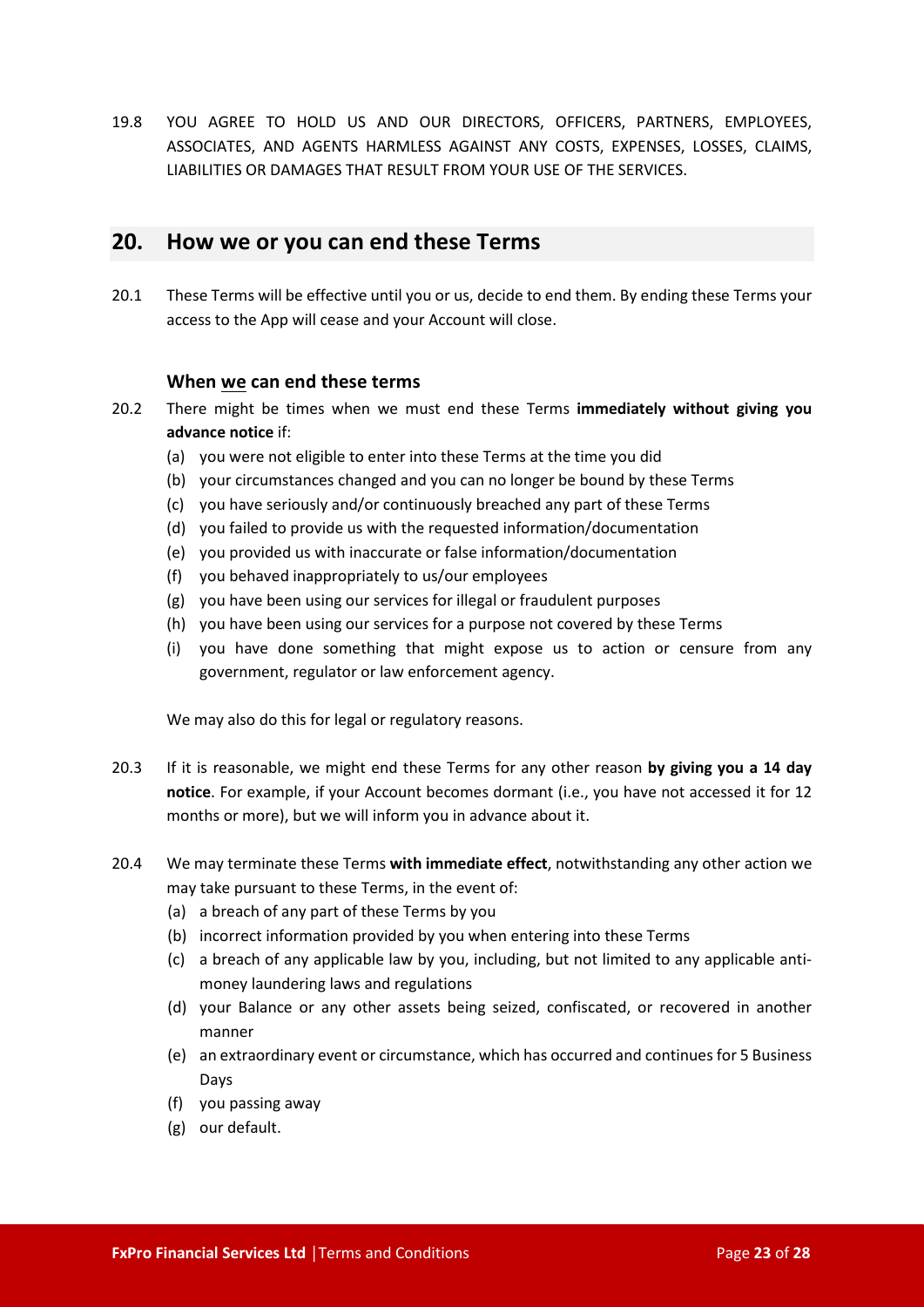#### **When you can end these terms**

- 20.5 During a period of **14 days from the day these Terms become effective**, you can choose to end them free of charge, by contacting us.
- 20.6 You can also end these Terms at any time thereafter, by contacting us.
- 20.7 If you decide to end these Terms whilst we or any other third party conduct an investigation, we may block your Account instead until the investigation is completed.

#### **What happens when these terms end**

- 20.8 Before these Terms end, we will send you your money to a designated account minus any charges which have not been applied.
- 20.9 After closing your Account, if we cannot transfer to a designated account any available credit balance in your Account and such balance remains unclaimed for 6 years after these Terms are terminated - despite us making reasonable attempts to reach you - our obligation to transfer back to you the available balance in your Account ceases to apply.
- 20.10 The termination of these Terms shall be without prejudice to any other rights or remedies we or you may have under any applicable law.
- 20.11 Prior to termination, any security holdings will need to be liquidated as we cannot transfer the custody of your securities to another broker. Any amounts due to us including taxes due will be deducted from your Balance prior to termination. In case you fail to sell your security holdings during the 14 Business Days' notice of termination, we will be selling your holdings on your behalf. In case of termination - with immediate effect - we have the right to sell your security holdings without providing you with any notice.
- 20.12 In case of termination, we reserve the right to return the Balance in your Account to your emoney account, at our own initiative.

## <span id="page-23-0"></span>**21. How to make a complaint**

- 21.1 If our service is not what you expected or we made a mistake, please contact us. We will investigate what happened and we will try to put things right as quickly as possible.
- 21.2 We will acknowledge your complaint within 3 Business Days, and we will send you a response in writing when our investigation is completed.
- 21.3 You can find more details about our Complaints Handling Procedure that is available on the Website.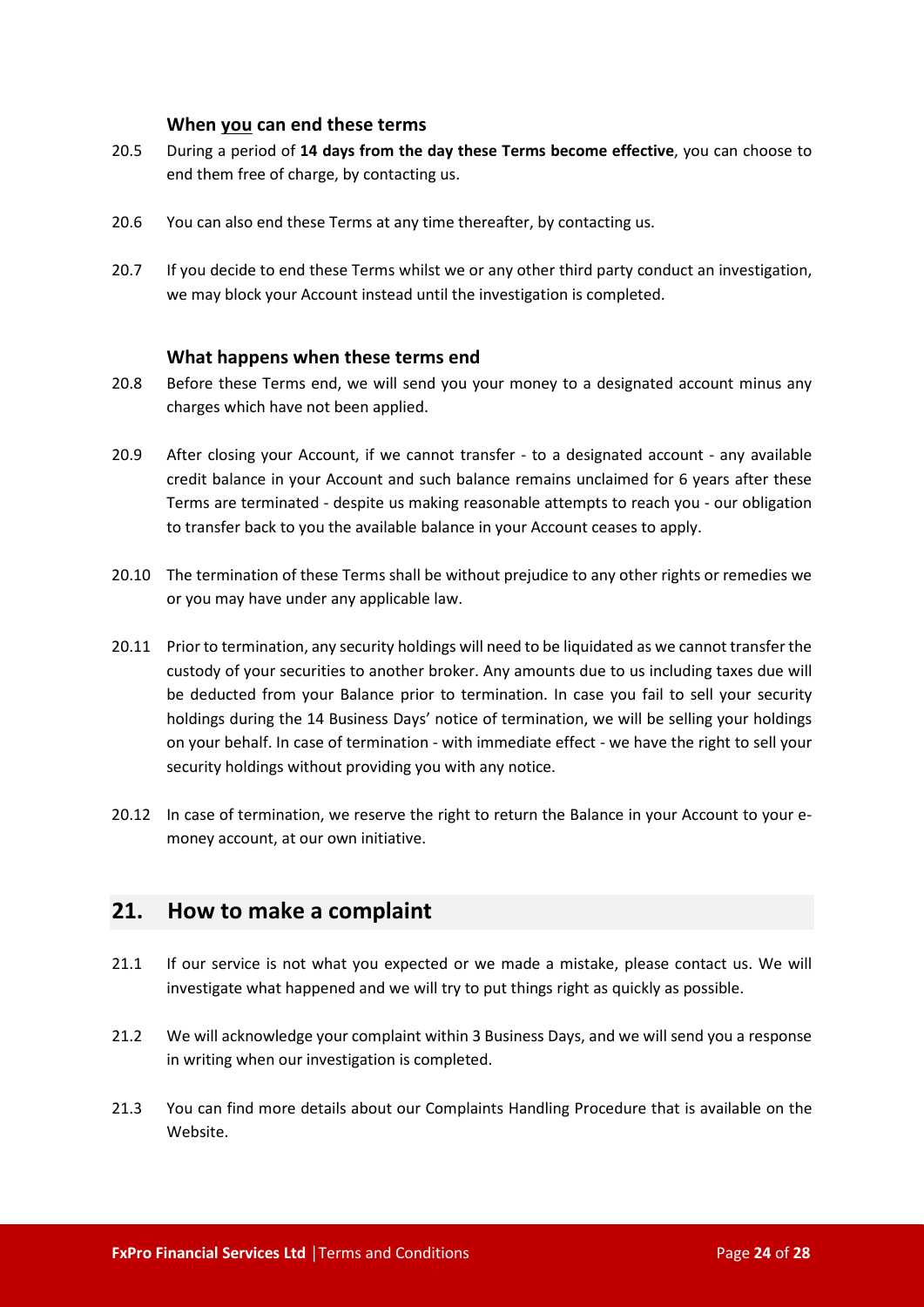21.4 If you are unhappy with how we have dealt with your complaint, you can refer it to the Financial Ombudsman Service (**FOS**) by following certain steps outlined in their website. The FOS is an independent organisation that helps to resolve complaints.

| Website      | http://www.financialombudsman.gov.cy/ |
|--------------|---------------------------------------|
| <b>Phone</b> | +357 22 848 900                       |

- 21.5 You may also be able to use the European Commission's online dispute resolution platform. You can get more information and access this at <https://ec.europa.eu/consumers/odr/>.
- 21.6 If you believe we have not met all legal requirements under the applicable regulations, you can complain to the CySEC. These regulations state for example when we need to respond to your complaint by.

| Website       | https://www.cysec.gov.cy/en-GB/investor- |
|---------------|------------------------------------------|
|               | protection/how-to-complain/              |
| <b>Phones</b> | +357 22 506 600                          |

## <span id="page-24-0"></span>**22. The laws that apply**

22.1 These Terms are subject to the laws of Cyprus. Any claims relating to the dealings between us, and you can be heard in the courts of Cyprus.

## <span id="page-24-1"></span>**23. General**

## **Transfer of rights and obligations**

23.1 We may transfer our rights and obligations under these Terms to another company if we inform you about it and your rights are not affected. You cannot transfer to anyone else any of the rights or obligations you have as part of these Terms.

## **Service providers**

23.2 We may use service providers in connection with providing your Account or services related to your Account. In doing so, we may permit one or more of our service providers to rely on any right that you have granted to us.

## **Our intellectual property**

23.3 All content included in or made available through the App, Account, Website including but not limited to all patents, rights to inventions, copyright and related rights, trademarks, service marks, software code, icons, logos, characters, layouts, trade secrets, buttons, colour scheme, graphics, business/trade names and domain names, rights in get-up, goodwill and the right to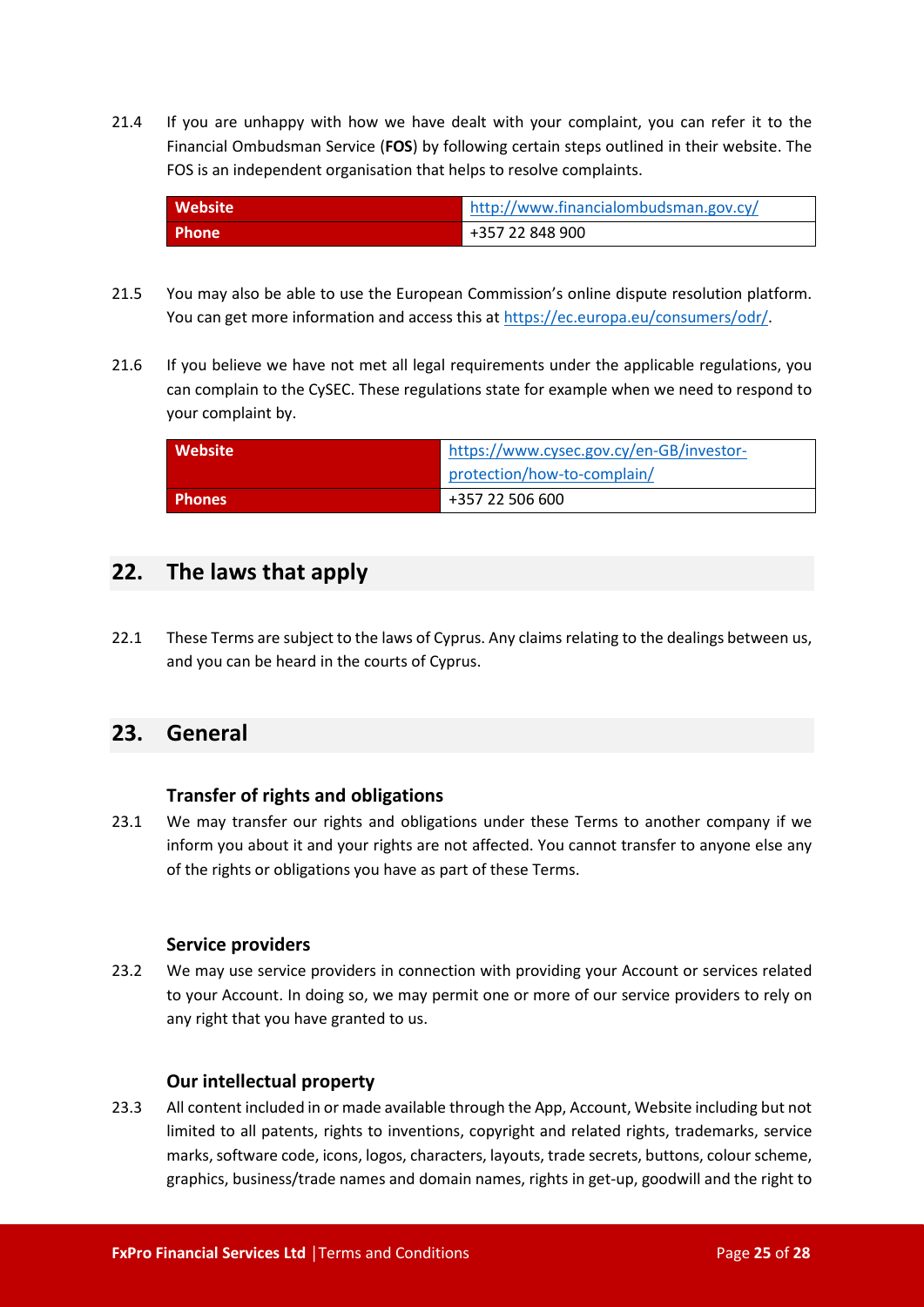sue for passing off, rights in designs, database rights, rights to use, and protect the confidentiality of, confidential information (including know-how), and all other intellectual property rights, in each case whether registered or unregistered and including all applications and rights to apply for and be granted, renewals or extensions of, and rights to claim priority from, such rights and all similar or equivalent rights or forms of protection, which subsist or will subsist now or in the future in any part of the world is our property or the property of an FxPro® Group entity and is protected by local and international intellectual property laws and treaties.

#### **Severability**

23.4 If any of the Terms are considered to be invalid, unlawful or unenforceable by a court, such terms will to that extent be severed from the remaining Terms, which will continue to be valid to the fullest extern permitted by law.

#### **Entire agreement**

23.5 These Terms constitute the entire agreement between us and you and supersede, extinguish all previous agreements, promises, assurances, warranties, representations and understandings between us and you whether written or oral.

#### **Our delay or inaction**

23.6 If we fail or delay to exercise any right or remedy provided under these Terms or by law it does not mean that we waive that right, or any other right or remedy, nor we will be prevented or restricted from further exercising that right, or any other right or remedy. Also, no single or partial exercise of such right or remedy shall prevent or restrict us from further exercising that right, or any other right or remedy.

## <span id="page-25-0"></span>**24. Information about us**

- 24.1 The trading and investment services in securities are provided to you by FxPro Financial Services Ltd member of FxPro® Group. FxPro Financial Services Ltd is registered in Cyprus (Registration number HE181344) and is authorised and regulated by the CySEC (Licence number 078/07).
- 24.2 Your e-money accounts and related services are provided to you by BnkPro Europe Ltd member of FxPro® Group. BnkPro Europe Ltd is registered in Cyprus (Registration number HE419655) and is authorised by the Central Bank of Cyprus under the Electronic Money Laws of 2012 and 2018 (Licence number 115.1.3.48).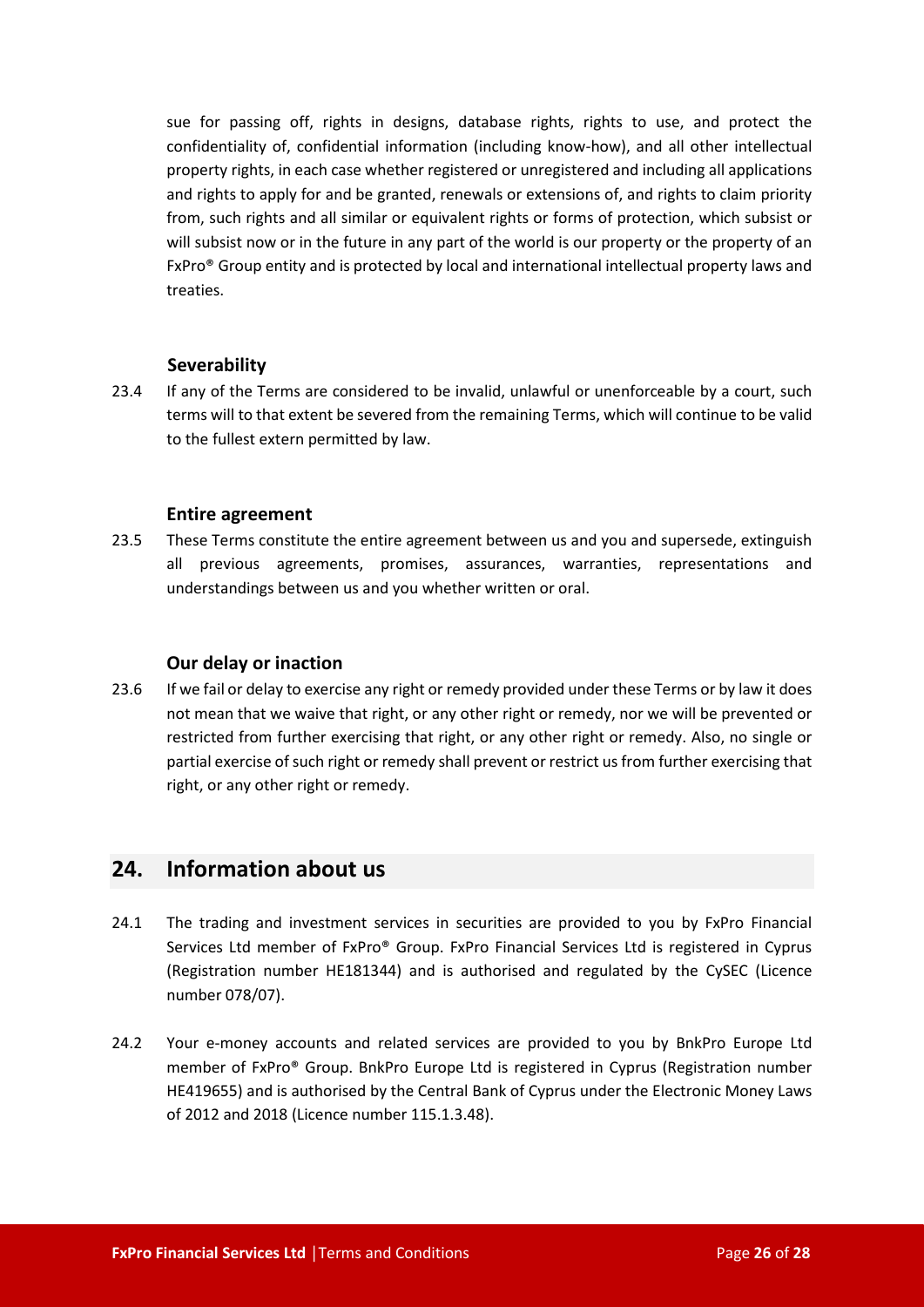- 24.3 The business address of BnkPro Europe Ltd and FxPro Financial Services Ltd is Karyatidon 1, Ypsonas, Limassol, 4180 Cyprus.
- 24.4 You can contact us online or by phone.

| <b>Website</b>     | bnkpro.com         |
|--------------------|--------------------|
| . E-mail'          | support@bnkpro.com |
| Phone <sup>1</sup> | +357 25 969 222    |

## <span id="page-26-0"></span>**25. Getting in touch**

#### **How we will contact you**

25.1 If we need to reach you, we will e-mail you to the e-mail address you registered with us. We may also call you on your mobile or send you text messages to the most recent number you have given us. We may send you notifications through the App too. We will communicate with you in English. If we do contact you, we will never ask you to give us, or any other person working for us, your full Security Details.

It is important to inform us when any of your contact details change. If you do not, we may not be able to contact you to tell you about changes affecting your Account.

#### **How you can contact us**

25.2 If you have any questions about these Terms or need to get in touch with us, please contact us:

| <b>Website</b> | bnkpro.com                        |
|----------------|-----------------------------------|
| E-mail         | <b>Customer Support enquiries</b> |
|                | support@bnkpro.com                |
|                |                                   |
|                | Order enquiries                   |
|                | invest@bnkpro.com                 |
|                |                                   |
|                | Corporate instruction enquiries   |
|                | invest@bnkpro.com                 |
| Phone          | +357 25 969 222                   |

- 25.3 You can find our current opening hours on the Website. Any communication you sent outside business hours will be read on the next Business Day.
- 25.4 You may provide information/ documentation to us:
	- through the App,
	- by email through your registered e-mail address, or